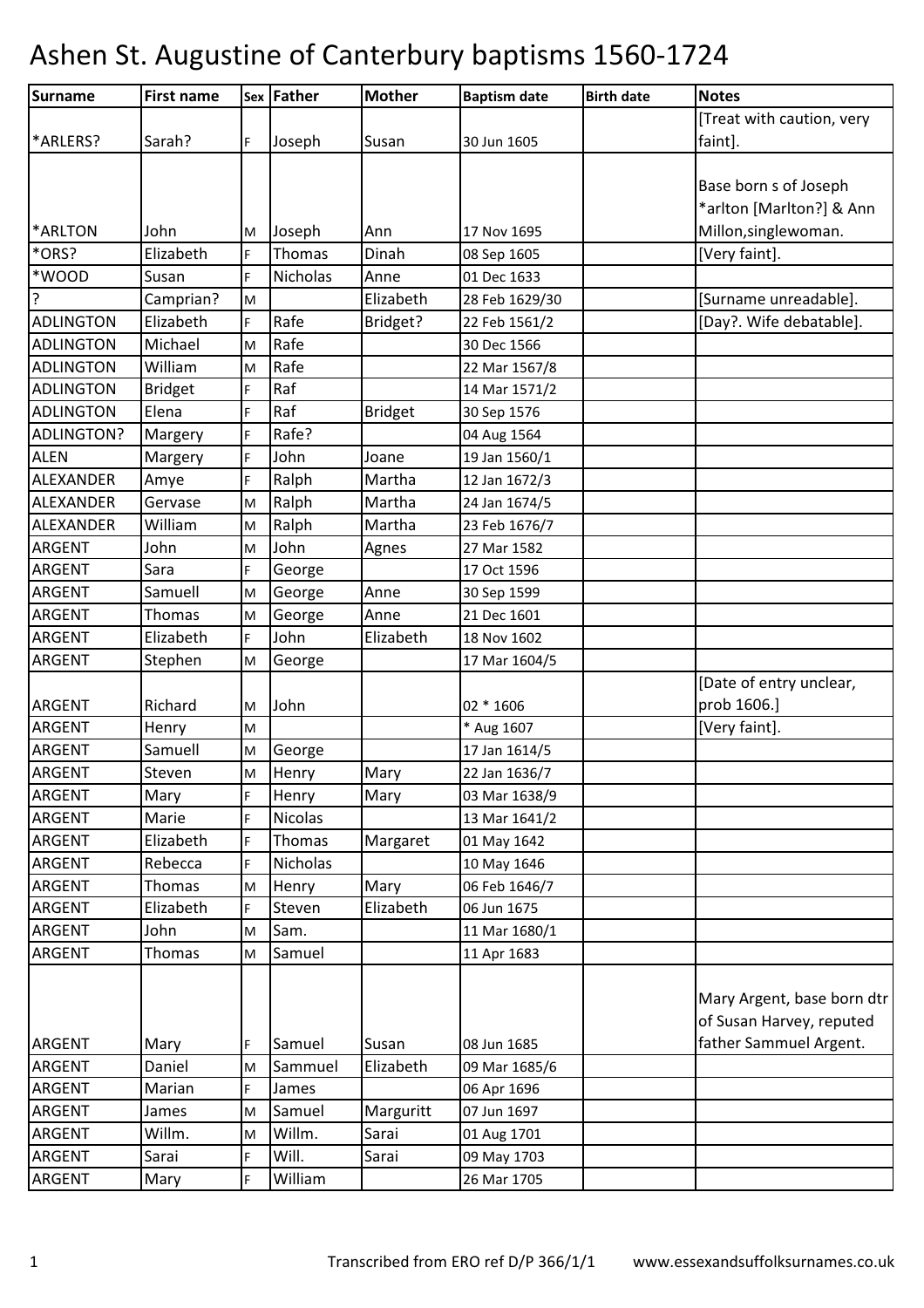| Surname           | <b>First name</b> |    | Sex Father | <b>Mother</b>   | <b>Baptism date</b> | <b>Birth date</b> | <b>Notes</b>                  |
|-------------------|-------------------|----|------------|-----------------|---------------------|-------------------|-------------------------------|
|                   |                   |    |            |                 |                     |                   | Of John Nobs & Elizab.        |
| <b>ARGENT</b>     | John              | M  | John       | Elizab.         | 19 Oct 1715         |                   | Argent                        |
| ARGENTE           | Anna              | F. | John       |                 | 25 Dec 1603         |                   |                               |
| <b>ATKINSON</b>   | Robert            | M  | John       | Ales            | 24 Apr 1575         |                   |                               |
| <b>ATKYNSON</b>   | Margery           | F. | John       |                 | 16 Mar 1566/7       |                   |                               |
| <b>ATKYNSON</b>   | <b>Thomas</b>     | M  | John       |                 | 23 Jul 1569         |                   | Atkynson als Sherman.         |
|                   |                   |    |            |                 |                     |                   |                               |
|                   |                   |    |            |                 |                     |                   | <b>Description indicating</b> |
|                   |                   |    |            |                 |                     |                   | mother wanted surname         |
|                   |                   |    |            |                 |                     |                   | as Gregorie and father as     |
| <b>BAMEBRICK</b>  | Rebecca           | F. | John       | Katharine       | 01 Dec 1601         |                   | Bam(e)brick.                  |
|                   |                   |    |            |                 |                     |                   | Father unnamed. Abode:        |
| <b>BARUMM</b>     | William           | M  |            |                 | 28 Aug 1672         |                   | Stoke                         |
| <b>BEARD</b>      | Mary              | F. | Lenard     |                 | 10 Sep 1564         |                   | Beard als Wilshere.           |
| <b>BEARD</b>      | Leonard           | M  | Leonard    |                 | 20 Apr 1567         |                   | Beard als Wilshere.           |
| <b>BETTS</b>      | Elizabeth         | F. | Stephen    | Margery         | 28 Oct 1643         |                   |                               |
| <b>BIRCKET?</b>   | John?             | M  | Michael    | Margaret        | 26 Oct 1628         |                   |                               |
| <b>BIRKETT</b>    | <b>Bridgett</b>   | F  | Michael    | <b>Bridgett</b> | 10 Jan 1620/1       |                   |                               |
| <b>BLACARBIE</b>  | Anna              | F. | Richard    |                 | 16 May 1615         |                   |                               |
| <b>BLACARBYE</b>  | Elizabeth         | F  | Richard    |                 | 27 Dec 1612         |                   |                               |
| <b>BLACKARBIE</b> | Samuell           | M  | Richard    | Sarah           | 02 Jul 1619         |                   |                               |
| <b>BLACKIRBIE</b> | Sarah             | F. | Richard    | Sarah           | 26 Sep 1621         |                   |                               |
| <b>BLACKURBIE</b> | Nathanaill        | M  | Richard    | Sarah           | 13 Jan 1617/8       |                   |                               |
| BORAM?            | Sarah             | F. | William    | Dinah           | 14 May 1622         |                   |                               |
| <b>BORNN</b>      | Susan             | F  | William    | Dina            | 27 Jul 1615         |                   |                               |
| <b>BORNNE</b>     | Steven            | M  | William    |                 | 02 * 1610           |                   |                               |
| <b>BOUTON</b>     | Sarah             | F  | Vincent    |                 | 20 Sep 1562         |                   |                               |
| <b>BOUTON</b>     | Elizabeth         | F  | Vincent?   |                 | 25 Jul 1564         |                   |                               |
| <b>BOWRAM</b>     | Margaret          | F  | Steven     | Margaret        | 21 Jul 1577         |                   |                               |
| <b>BOWRAM</b>     | Nicholaus         | M  | Steven     | Margaret        | 19 Jun 1580         |                   |                               |
| <b>BOWRAM</b>     | William           | M  | John       | Joane           | 26 Feb 1581/2       |                   |                               |
| <b>BOWRAM</b>     | Steven            | M  | Steven     |                 | 25 Apr 1585         |                   |                               |
| <b>BOWRAM</b>     | Frances           | F. | John       | Jeane           | 17 Jan 1585/6       |                   |                               |
| <b>BOWRAM</b>     | Thomas            | M  | John       | Joane           | 27 Jun 1592         |                   |                               |
| <b>BOWRAM</b>     | Ellen             | F. | John       |                 | 23 Nov 1595         |                   |                               |
| <b>BRAYBROOKE</b> | Elizabeth         | F  | John       | Thomasin        | 20 Apr 1561         |                   |                               |
| <b>BRIDGE</b>     | Samuel            | M  | Willm.     | Susanna         | 24 Sep 1646         |                   |                               |
| <b>BRIDGE</b>     | Anna              | F. | Samuel     | Anna            | 22 Mar 1681/2       |                   |                               |
| <b>BRIDGE</b>     | Sammuel           | M  | Sammuel    | Anna            | 14 Nov 1683         |                   |                               |
| <b>BRIDGE</b>     | Anna              | F. | Sammuel    | Anna            | 26 Feb 1685/6       | 16 Jul 1685       |                               |
| <b>BROWN</b>      | Elizabeth         | F  | Robert     |                 | 05 Jan 1614/5       |                   |                               |
| <b>BRUET</b>      | Grace             | F. | Bartholmew |                 | 19 Nov 1562         |                   |                               |
| <b>BULL</b>       | Thomas            | M  | Willm.     | Elizabeth       | 11 Jul 1586         |                   |                               |
| <b>BULL</b>       | Rose              | F. | Willm.     | Elizabeth       | 22 Jan 1589/90      |                   |                               |
| <b>BULL</b>       | Willm.            | M  | Willm.     | Elizabeth       | 17 Sep 1591         |                   |                               |
| <b>BULL</b>       | Edward            | M  | William    |                 | 06 Dec 1591         |                   |                               |
| <b>BULL</b>       | John              | M  | Willm.     | Elizabeth       | 08 Dec 1592         |                   |                               |
| <b>BULL</b>       | Samuell           | M  | Edward     | Martha?         | 25 Feb 1623/4       |                   |                               |
| <b>BULLOCK</b>    | Richard           | M  | Richard    | Margaret        | 27 Dec 1635         |                   |                               |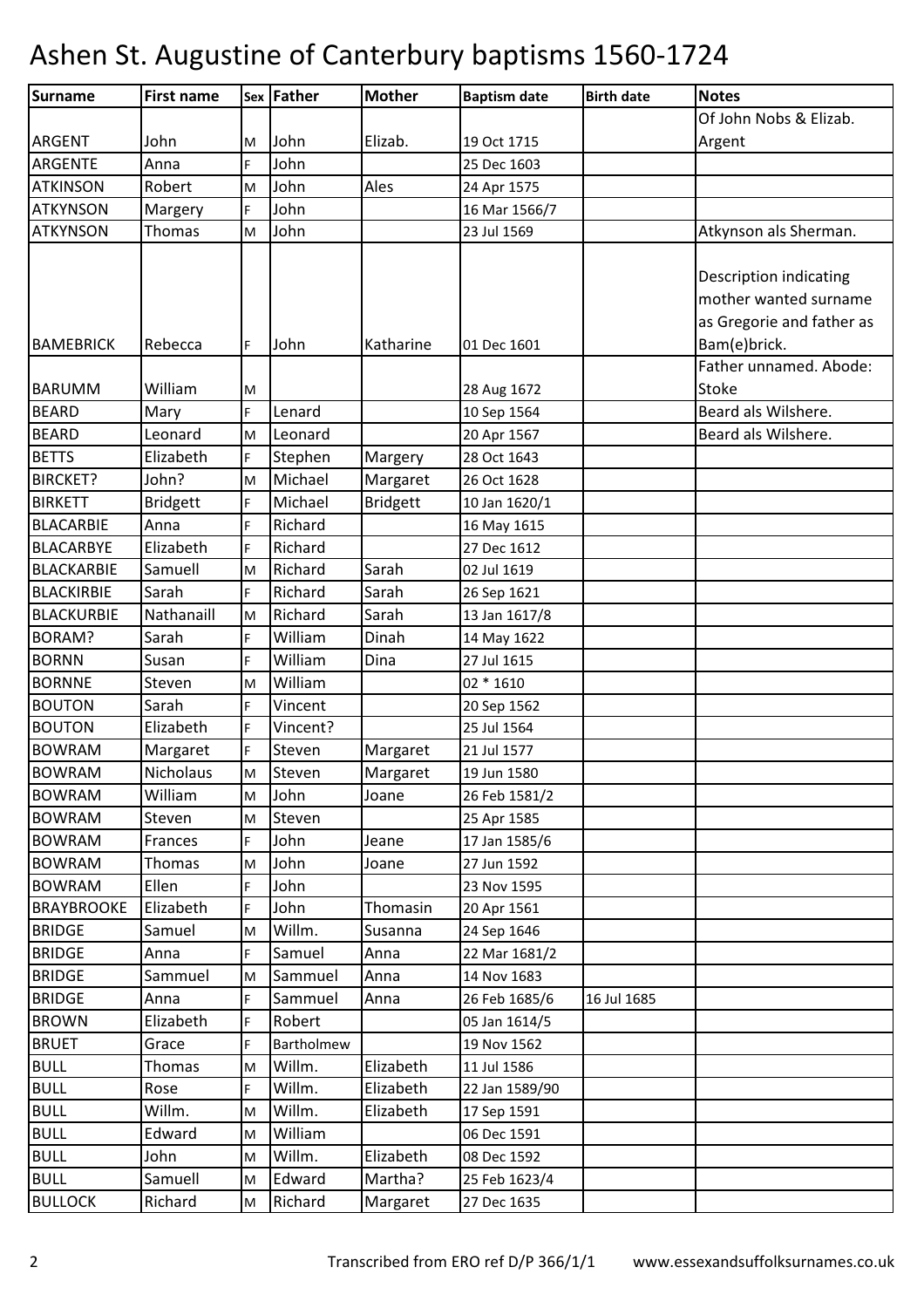| Surname          | <b>First name</b> |    | Sex Father | <b>Mother</b> | <b>Baptism date</b> | <b>Birth date</b> | <b>Notes</b>                                      |
|------------------|-------------------|----|------------|---------------|---------------------|-------------------|---------------------------------------------------|
| <b>BULLOCKE</b>  | Margaret          | F. | Richard    | Margaret      | 01 Jul 1638         |                   |                                                   |
| <b>BULLOCKE</b>  | Ralph             | M  | Ralph      | Mary          | 24 Nov 1651         |                   |                                                   |
| <b>BUNNER?</b>   | Mary              | F  | Willm.     | Dina          | 16 May 1641         |                   |                                                   |
| <b>BURCKET</b>   | Margaret          | F. | Michael    | Margaret      | 20 Jun 1630         |                   |                                                   |
| <b>BURKET</b>    | Michael           | M  | Michael    | Margaret      | 28 Apr 1633         |                   |                                                   |
| <b>BURTON</b>    | Francis           |    | Francis    | Elizibeth     | 10 Jan 1716/7       |                   |                                                   |
| <b>BURTON</b>    | Samuell           | M  | Franciss   | Elizibeth     | 04 May 1718         |                   |                                                   |
| <b>BURTON</b>    | Mary              | F  | Francis    | Elizibeth     | 26 Apr 1719         |                   |                                                   |
| <b>BURTON</b>    | Francis           | M  | Francis    | Elizabeth     | 20 Aug 1721         |                   |                                                   |
| <b>BURTON</b>    | Elizabeth         | F. | Francis    | Elizabeth     | 09 Sep 1722         |                   |                                                   |
|                  |                   |    |            |               |                     |                   |                                                   |
| BURWOOD?         |                   | F  | Christifer | Maria?        | 12 Feb 1629/30      |                   | [Forename unreadable].                            |
| <b>BUTTERS?</b>  | Sarah             | F. |            | Margery       | 04 Sep 1636         |                   |                                                   |
| <b>CHANDLER</b>  | Hester            | F. | Jacob      | Elizabeth     | 15 Nov 1657         |                   | Abode: Ridgwell                                   |
| CHAPMAN          | Elizabeth         | F  | Richard    | Elizabeth     | 10 Feb 1599/00      |                   |                                                   |
| <b>CHAPMAN</b>   | Mary              | F. | Richard    | Elizabeth     | 10 Feb 1599/00      |                   |                                                   |
| <b>CHRISTMAS</b> | Anne              | F. | John       | Elizabeth     | 03 Feb 1669/70      |                   |                                                   |
| <b>CLARK</b>     | Elizabeth         | F. | Thomas     | Elizabeth     | 15 Aug 1693         |                   |                                                   |
| <b>CLARK</b>     | Samuel            | M  | Thomas     | Elizabth      | 19 Jul 1696         |                   |                                                   |
| <b>CLARK</b>     | Amy               | F  | Willm.     |               | 06 Jul 1698         |                   |                                                   |
| <b>CLARK</b>     | Thomas            | M  | Thomas     |               | 11 Aug 1700         |                   |                                                   |
| <b>CLARK</b>     | Ann               | F. | Thom.      |               | 20 Jan 1711/2       |                   |                                                   |
| <b>CLARKE</b>    | Richard           | M  | William    |               | 23 Dec 1570         |                   |                                                   |
| <b>CLARKE</b>    | Edward            | M  | Edward     |               | 05 Apr 1573         |                   |                                                   |
| <b>CLARKE</b>    | Mary              | F  | Edward     | Annie         | 04 Apr 1577         |                   |                                                   |
| <b>CLARKE</b>    | Richard           | M  | William?   |               | 19 Dec 1596         |                   |                                                   |
|                  |                   |    |            |               |                     |                   | [Very faint. No father's                          |
| <b>CLARKE</b>    | Henry             | M  |            |               | ** 1609             |                   | name given.]                                      |
| <b>CLARKE</b>    | William           | M  | William    | Mary          | 17 Nov 1625         |                   |                                                   |
| <b>CLARKE</b>    | Samuel            | M  | Willm.     | Mary          | 10 Feb 1627/8       |                   |                                                   |
| <b>CLARKE</b>    | Samuel            | M  | Wm.        | Hellen        | 22 Feb 1654/5       |                   |                                                   |
| <b>CLARKE</b>    | Mary              | F  | Wm.        | Hellen        | 23 Nov 1656         |                   |                                                   |
| <b>CLARKE</b>    | Hellen            | F  | William    | Hellen        | 27 Nov 1659         |                   |                                                   |
| <b>CLARKE</b>    | Thomas            | M  | William    | Elizabeth     | 21 Jan 1668/9       |                   |                                                   |
| <b>CLARKE</b>    | Robert            | M  | William    | Martha        | 25 Nov 1671         |                   |                                                   |
| <b>CLARKE</b>    | Sarah             | F  | William    | Martha        | * Aug 1673          |                   |                                                   |
| <b>CLARKE</b>    | Sarah             | F. | William    | Martha        | 31 Mar 1675         |                   |                                                   |
|                  |                   |    |            |               |                     |                   | Anne dtr of Allice Tame,<br>reputed father Heniry |
| <b>CLARKE</b>    | Anne              | F. | Heniry     | Allice        | 16 Apr 1676         |                   | Clarke.                                           |
| <b>CLARKE</b>    | William           | M  | Thomas     |               | 27 Jun 1708         |                   |                                                   |
| <b>CLAYDON</b>   | Symon             | M  | Bennet     | Ales          | 08 Sep 1577         |                   |                                                   |
| <b>CLAYDON</b>   | George            | M  | Bennet     | Alic          | 29 Apr 1584         |                   |                                                   |
| <b>CLAYDON</b>   | John              | M  | Bennet     | Alic          | 24 Jul 1587         |                   |                                                   |
| <b>CLAYDON</b>   | Edward            | M  | Bennet     | Alice         | 06 Apr 1591         |                   |                                                   |
| <b>CLAYDON</b>   | Richard           | M  | Bennet     |               | 04 Jan 1595/6       |                   |                                                   |
| <b>CLAYDON</b>   | Mary              | F. | Symon      | Mary          | 25 Jul 1602         |                   |                                                   |
| <b>CLEMENT</b>   | John              | M  | Hugh       | Margarett     | 11 Nov 1616         |                   |                                                   |
| $CLER*$          | William           | M  | William    |               | * Aug 1663          |                   |                                                   |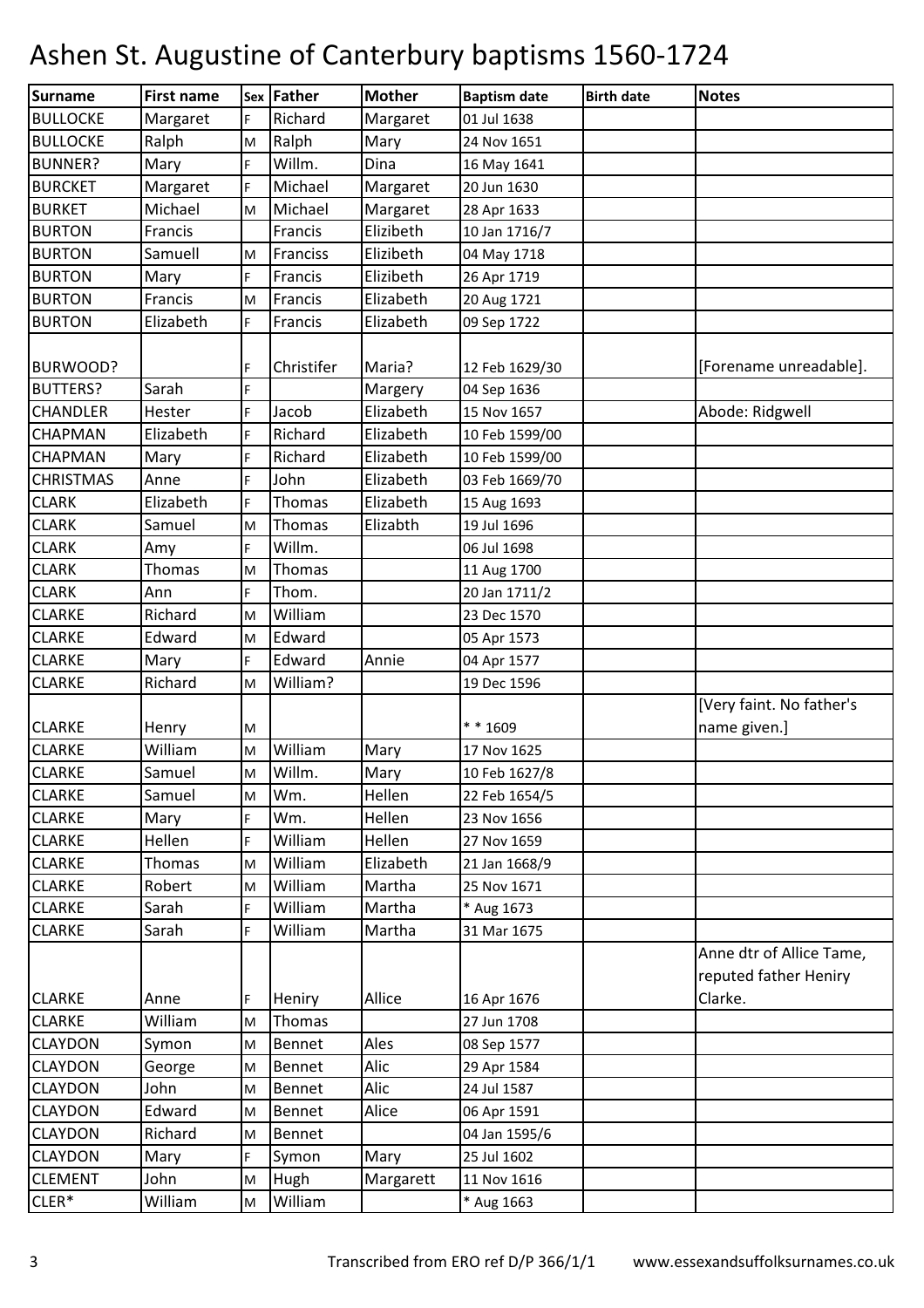| Surname         | <b>First name</b> |    | Sex Father | <b>Mother</b> | <b>Baptism date</b> | <b>Birth date</b> | <b>Notes</b>                |
|-----------------|-------------------|----|------------|---------------|---------------------|-------------------|-----------------------------|
|                 |                   |    |            |               |                     |                   |                             |
|                 |                   |    |            |               |                     |                   | Dtr of Eadie, wife of James |
|                 |                   |    |            |               |                     |                   | Fuller?, but confessed the  |
|                 |                   |    |            |               |                     |                   | father was Richard Colline  |
|                 |                   |    |            |               |                     |                   | of *dbury Corner. Child     |
|                 |                   |    |            |               |                     |                   | named Tomasin Collin.       |
| <b>COLLINE</b>  | Tomison           | F  | Richard    | Eadie         | 02 Apr 1603         |                   | [Sudbury Corner?]           |
| COO             | Grace             | F  | Willm.     | Phillis       | 31 Aug 1561         |                   |                             |
| COULDHAM        | Marie             | F  |            |               | 04 Nov 1610         |                   |                             |
| <b>COULDHAM</b> | William           | M  | Mathew     |               | 07 Jun 1612         |                   |                             |
| COWLETHE?       | Alice             | F  | Willm.     | Joane         | 14 Mar 1591/2       |                   |                             |
| CRACKNEL        | Ann               | F  | John       | Margaret      | 08 Apr 1677         |                   |                             |
| <b>CRACKNEL</b> | Margaret          | F. | John       | Margaret      | 17 Jun 1679         |                   |                             |
| <b>CROKNELL</b> | Mary              | F  | John       | Margueritt    | 12 Dec 1686         |                   |                             |
| <b>CURTEIS</b>  | Thomas            | M  | John       | Susan         | 15 Sep 1596         |                   |                             |
| <b>CURTEIS</b>  | John              | M  | John       | Susan         | 01 Oct 1598         |                   |                             |
| <b>CURTEIS</b>  | Phillip           | M  | John       | Susan         | 22 Nov 1600         |                   |                             |
| <b>CURTEIS</b>  | <b>Barbara</b>    | F. | John       | Susan         | 10 Feb 1602/3       |                   |                             |
| <b>DAKIN</b>    | Mathias           | M  | John       | Susanna       | 10 Jul 1623         |                   |                             |
| <b>DAUKIN</b>   | Mary              | F. | John       | Susan         | 03 Nov 1625         |                   |                             |
| <b>DAUKINS</b>  | Anne              | F  | Richard    | Mary          | 24 May 1663         |                   |                             |
| <b>DAWEKIN</b>  | Rose              | F  | John       | Susan         | 11 Mar 1631/2       |                   |                             |
| <b>DAWKIN</b>   | John              | M  | John       | Susanna       | * Mar 1620/1        |                   |                             |
| <b>DAWKIN</b>   | Anne?             | F  | John       | Susan         | 28 Feb 1627/8       |                   |                             |
| <b>DAWKIN</b>   | Robert            | M  | John       | Susan         | 08 Oct 1629         |                   |                             |
| <b>DAWKIN</b>   | William           | M  | John       | Susan         | 20 May 1635         |                   |                             |
| <b>DAWKINS</b>  | Rose              | F  | Richard    | Margaret      | 27 Sep 1668         |                   |                             |
| <b>DAY</b>      | Susan             | F. | John       |               | 27 Sep 1584         |                   |                             |
| <b>DEAKS</b>    | Mary              | F. | William    | Mary          | 26 May 1717         | 22 May 1717       |                             |
| <b>DEEKE</b>    | Thomas            | M  | Thomas     | Margaret      | 28 Oct 1588         |                   |                             |
| <b>DEEKE</b>    | Thomas            | M  | Thomas     | Margaret      | 02 Nov 1591         |                   |                             |
|                 |                   |    |            |               |                     |                   |                             |
| <b>DEEKE</b>    | Banai?            | F  | Willm.     | Mary          | 18 Jun 1712         |                   | [Maybe Sarah or Hanah].     |
| <b>DEEKES</b>   | William           | M  | William    | Hannah        | 16 Dec 1673         |                   |                             |
| <b>DEEKES</b>   | Elizibeth         | F. | William    | Mary          | 19 Apr 1719         |                   |                             |
|                 |                   |    |            |               |                     |                   |                             |
|                 |                   |    |            |               |                     |                   | Bastard dtr of Susanne      |
|                 |                   |    |            |               |                     |                   | Deeks, singlewoman. Entry   |
|                 |                   |    |            |               |                     |                   | at end of marriages gives   |
| <b>DEEKS</b>    | Elizabeth         | F  |            | Susanne       | 02 Feb 1698/9       | 05 Jan 1698/9     | birthdate.                  |
| <b>DEEKS</b>    | Hanai             | F  | Willm.     | Mary          | ** 1708             |                   | Date unreadable.            |
| <b>DEEKS</b>    | Edward            | M  | Willm.     | Mary          | 20 Sep 1710         |                   |                             |
| <b>DEIKE</b>    | Margery           | F  | John       |               | 17 Nov 1566         |                   |                             |
| <b>DEIKE</b>    | Alice             | F. | Thomas     | Margaret      | 22 Jun 1600         |                   |                             |
| <b>DEIKES</b>   | Susanna           | F  | William    | Hannah        | 04 Apr 1676         |                   |                             |
| <b>DICONSON</b> | John              | M  | John       | Dorethe       | 26 May 1577         |                   |                             |
| <b>DICONSON</b> | Susan             | F  | John       | Dorethe       | 09 Jun 1579         |                   |                             |
| <b>DIKES</b>    | Hannah            | F  | William    | Hannah        | 15 Nov 1668         |                   |                             |
| <b>DIKES</b>    | Mary              | F  | William    | Hannah        | 17 Jul 1670         |                   |                             |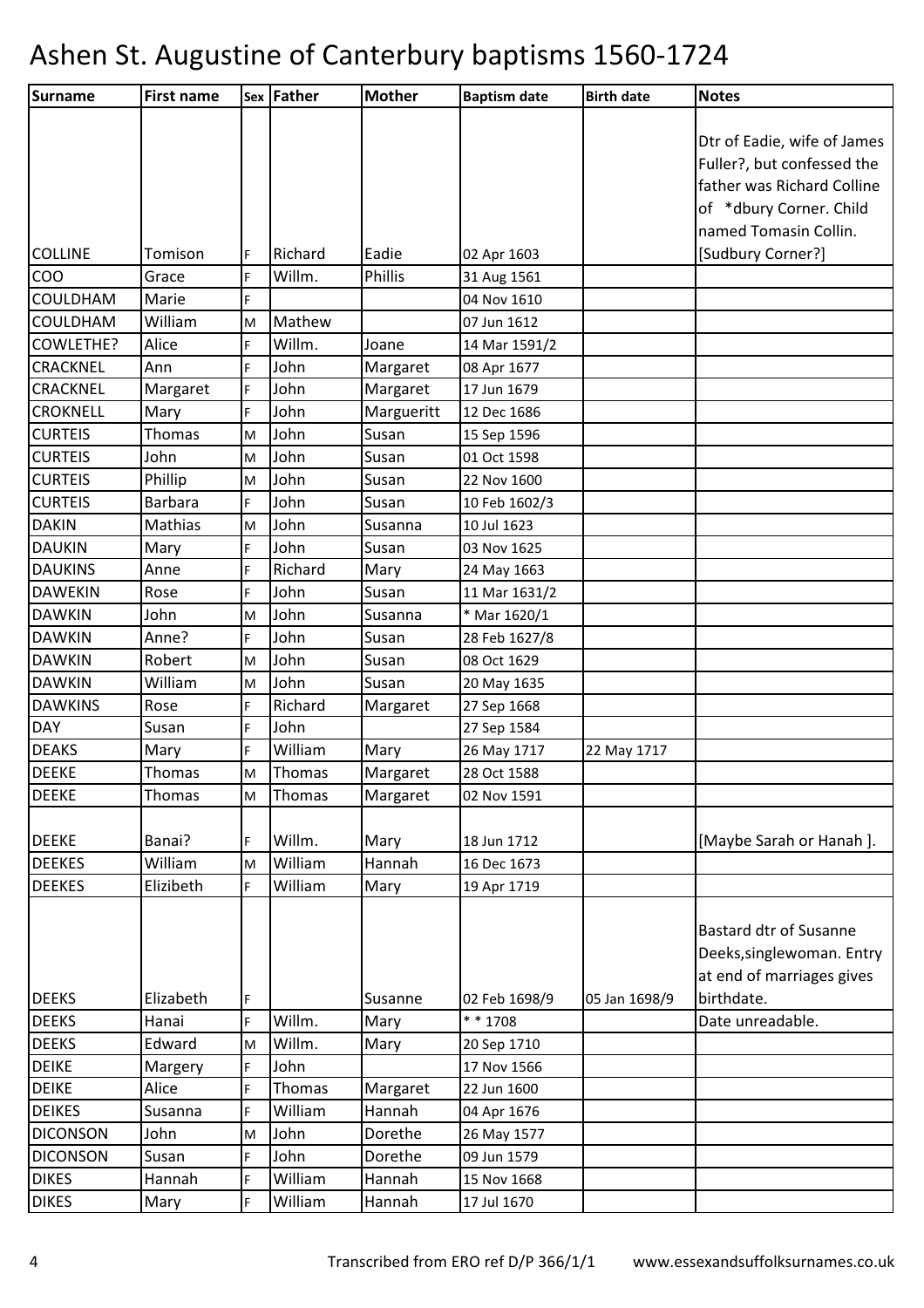| <b>Surname</b>     | <b>First name</b> |    | Sex Father | <b>Mother</b> | <b>Baptism date</b> | <b>Birth date</b> | <b>Notes</b>                |
|--------------------|-------------------|----|------------|---------------|---------------------|-------------------|-----------------------------|
| <b>DONNELL</b>     | Francis           | F  | John       |               | 20 Feb 1603/4       |                   |                             |
| <b>DONNELL</b>     | Margaret          | F  | Thomas     |               | 02 Jul 1612         |                   |                             |
| <b>DONNELL</b>     | Sarah             | F  | Thomas     | Margarett     | 17 Dec 1619         |                   |                             |
|                    |                   |    |            |               |                     |                   | [Treat with caution, very   |
| DONNELLE?          | Sara              | F  | John?      |               | 04 Mar 1604/5       |                   | faint].                     |
| <b>DRUERY</b>      | Anne              | F  | William    | Margery       | 11 Jul 1625         |                   |                             |
| <b>DYCONSON</b>    | William           | M  | John       | Dorethe       | 22 May 1575         |                   |                             |
|                    |                   |    |            |               |                     |                   | No date given, same day as  |
| <b>EASTERFORDE</b> | Anna              | F  | Thomas     | Sarah         | $* * 1616$          |                   | for Mary.                   |
|                    |                   |    |            |               |                     |                   | No date given, same day as  |
| <b>EASTERFORDE</b> | Mary              | F  | Thomas     | Sarah         | ** 1616             |                   | for Anna.                   |
| <b>EASTERFORDE</b> | Anthony           | M  | Anthony    | Margery       | 28 Jul 1625         |                   |                             |
| <b>EASTERFOURD</b> | Samuell           | M  | Anthonie   | Margery       | 11 May 1624         |                   |                             |
|                    |                   |    |            |               |                     |                   | [Treat with caution, almost |
| ELLEN?             | Mary?             | F  |            |               | $* * 1607$          |                   | impossible].                |
| <b>ELSING</b>      | Thomas            | M  | Robt.      |               | 16 Dec 1594         |                   |                             |
| <b>ELSING</b>      | Ambrose           | M  | Robt.      |               | 21 Jul 1597         |                   |                             |
| <b>ELSING</b>      | Elizabeth         | F. | Robt.      |               | 10 Apr 1599         |                   |                             |
| <b>ELWES</b>       | Gervase           | M  | Gervase    | Amie          | 09 Feb 1655/6       |                   |                             |
| <b>ELWES</b>       | Amie              | F  | Gervase    | Amie          | 04 Dec 1657         |                   |                             |
| <b>ESTERFORD</b>   | Anthonie          | M  | Thomas     | Sarah         | 28 Dec 1618         |                   |                             |
| <b>ESTERFORD</b>   | Sarah             | F  | Anthony    | Margery       | 28 Sep 1628         |                   |                             |
| <b>ESTERFORDE</b>  |                   | F. |            |               | 29 May 1614         |                   | No first names given.       |
| <b>ESTERFORDE</b>  | Elizabeth         | F  | Anthony    | Margery       | 17 Jul 1627         |                   |                             |
| <b>ESTERFOURD</b>  | Dorithie          | F. | Thomas     | Sarah         | 10 Dec 1621         |                   |                             |
| FAR                | Samuel            | M  | Elias      | Elizabeth     | 11 Apr 1651         |                   |                             |
| <b>FARBANK</b>     |                   | F  | Willm.     | Sarai         | 17 May 1699         |                   | Unnamed dtr.                |
| <b>FARBANK</b>     | John              | M  | Wllm.      | Elizab.       | 15 Jul 1703         |                   |                             |
| <b>FARBANK</b>     | Jamaymay?         | F  | Will.      | Sarai         | 06 Jan 1710/1       |                   |                             |
| <b>FARBANK</b>     |                   | F. | Willm.     | Sarai         | 18 Nov 1713         |                   | Dtr unnamed.                |
| <b>FARRBANK</b>    | Elizabeth         | F  | Willm.     | Sarai         | 29 Mar 1696         |                   |                             |
| <b>FARRBANK</b>    | William           | M  | Willm.     | Sarai         | 02 Mar 1700/1       |                   |                             |
| <b>FARRBANK</b>    | Abraham           | M  | Willm.     | Saray         | 27 Jun 1708         |                   |                             |
| <b>FAYCLOUGH</b>   | Richard           | M  | Samuell    | Susann        | 07 Nov 1621         |                   |                             |
| <b>FAYCLOUGH</b>   | Nathaniell        | M  | Samuell    | Susanna       | 20 May 1624         |                   |                             |
| <b>FENTON</b>      | Fraunsis?         | F. | Thomas     |               | 07 Jul 1605         |                   |                             |
| <b>FENTON</b>      | <b>Nicolas</b>    | M  | Thomas     |               | 09 Aug 1609         |                   |                             |
| <b>FENTON</b>      | John              | M  | Thomas     |               | 27 Jun 1611         |                   |                             |
| <b>FENTON</b>      | Edmund            | M  | Thomas     |               | 25 Feb 1613/4       |                   |                             |
| FENTON?            | Elizabeth         | F  | Edmunde    | Mary?         | 07 Sep 1600         |                   |                             |
| FENTON?            | Rebecca           | F. | John       |               | * May 1607          |                   | [Very faint].               |
|                    |                   |    |            |               |                     |                   | Dtr of Elizabeth Harvey,    |
|                    |                   |    |            |               |                     |                   | reputed father William      |
| <b>FIRMIN</b>      | Elizabeth         | F  | William    | Elizabeth     | 02 Jul 1671         |                   | Firmin.                     |
| <b>FOSTER</b>      | Mary              | F  | John       | Anne          | 04 Mar 1654/5       |                   |                             |
| <b>FOSTER</b>      | John              | M  | John       | Anne          | 30 Jul 1656         |                   |                             |
| <b>FOSTER</b>      | Samuel            | M  | John       | Anne          | 30 May 1658         |                   |                             |
| <b>FOSTER</b>      | John              | M  | John       | Anne          | 06 Dec 1659         |                   |                             |
| <b>FOSTER</b>      | Geane             | F. | Jonn       | Anne          | 13 Mar 1664/5       |                   |                             |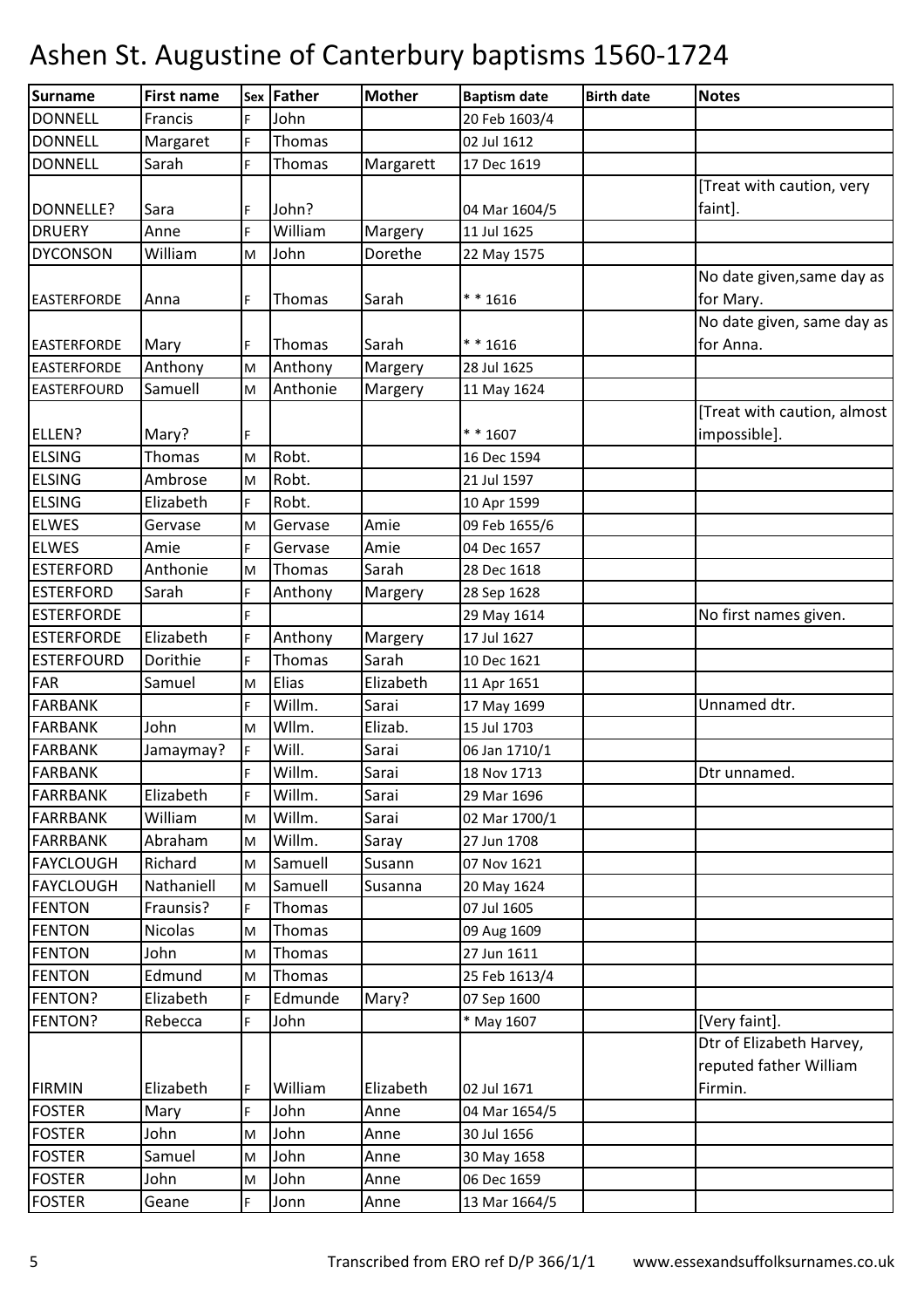| Surname                            | <b>First name</b>       | <b>Sex</b> | Father           | <b>Mother</b> | <b>Baptism date</b>          | <b>Birth date</b> | <b>Notes</b>                                                                                                                                                     |
|------------------------------------|-------------------------|------------|------------------|---------------|------------------------------|-------------------|------------------------------------------------------------------------------------------------------------------------------------------------------------------|
| <b>FOSTER</b>                      | John                    | M          | John             | Anne          | 04 Feb 1665/6                |                   |                                                                                                                                                                  |
| <b>FOSTER</b>                      | James                   | M          | John             | Anne          | 11 Oct 1668                  |                   |                                                                                                                                                                  |
| <b>FOSTER</b>                      | Anne                    | F.         | John             | Anne          | 02 Aug 1671                  |                   |                                                                                                                                                                  |
| <b>FRENCH</b>                      | John                    | M          | John             | Sarai         | 08 Oct 1699                  |                   |                                                                                                                                                                  |
| <b>FRYER</b>                       | Anne                    | F          | John             | Anne          | 14 Jan 1634/5                |                   |                                                                                                                                                                  |
| FRYER?                             | William                 | M          | John             | Anne?         | 26 Feb 1627/8                |                   | Mr.                                                                                                                                                              |
| <b>FULLER?</b>                     | Tomison                 | F          | Richard          | Eadie         | 02 Apr 1603                  |                   | Dtr of Eadie, wife of James<br>Fuller?, but confessed the<br>father was Richard Colline<br>of *dbury Corner. Child<br>named Tomasin Collin.<br>[Sudbury Corner?] |
| <b>FYNCH</b>                       | Thomas                  | M          | Henry            |               | 02 May 1568                  |                   |                                                                                                                                                                  |
| <b>FYNCH</b>                       | Henry                   | M          | Henry            |               | 04 Oct 1570                  |                   |                                                                                                                                                                  |
| <b>FYNCH</b>                       | Nathan?                 | M          | Henry            |               | 02 May 1574                  |                   |                                                                                                                                                                  |
| <b>FYNCHE</b>                      | Susan                   | F          | Thomas           |               | 28 Feb 1592/3                |                   | Susan Johnson, base child<br>of Thomas Fynche.                                                                                                                   |
| <b>GADAY</b>                       | John                    | M          | John             | Agnes         | 29 May 1583                  |                   |                                                                                                                                                                  |
| GAGG?<br><b>GALLOWAY</b>           | Margarete<br>Christofer | F<br>M     | Roger<br>John    | Margaret      | 01 Nov 1611<br>09 Feb 1566/7 |                   | [Treat with caution, poor<br>record].<br>[Year both unreadable and                                                                                               |
| <b>GARDINER</b><br><b>GARDINER</b> | Alice<br><b>Thomas</b>  | F          | Edward<br>Edward | Rose          | 15 Jun 1618                  | 24 Aug 1643       | probably out of order, so a<br>guess.]                                                                                                                           |
| <b>GARDINER</b>                    | Edward                  | M          | Edward           | Rose          |                              |                   |                                                                                                                                                                  |
| <b>GARDINER</b>                    | John                    | M          | Edward           | Rose          | 10 Sep 1620<br>15 Jul 1623   |                   |                                                                                                                                                                  |
|                                    |                         | M          |                  |               |                              |                   |                                                                                                                                                                  |
| <b>GARDINER</b><br><b>GARDINER</b> | William                 | M<br>F.    | Edward<br>Edward | Rose          | 24 Jan 1625/6                |                   |                                                                                                                                                                  |
| <b>GARDNER</b>                     | Rose<br>An $?$          | F          | Edward           | Rose<br>Alice | 14 Oct 1629<br>12 Feb 1651/2 |                   |                                                                                                                                                                  |
| <b>GERITAM?</b>                    | Marie                   | F          | Richard          | Marie         | 28 Apr 1618                  |                   |                                                                                                                                                                  |
| <b>GOLDEN</b>                      | Samuel                  | M          | John             | Elizabeth     | 11 Dec 1686                  |                   |                                                                                                                                                                  |
| <b>GOLDING</b>                     | Anna                    | F.         | William          | Margarett     | 12 Dec 1616                  |                   |                                                                                                                                                                  |
| <b>GOLDING</b>                     | Elizabeth               | F          | William          | Margarett     | 06 Jan 1618/9                |                   |                                                                                                                                                                  |
| <b>GOLDING</b>                     | William                 | M          | William          | Margarett     | 08 Mar 1620/1                |                   |                                                                                                                                                                  |
| <b>GOLDING</b>                     | Susan                   | F          | Richard          | Susan         | 07 Dec 1645                  |                   |                                                                                                                                                                  |
| <b>GOLDING</b>                     | Mary                    | F.         | Richard          | Susan         | 29 Apr 1647                  |                   |                                                                                                                                                                  |
| <b>GOLDING</b>                     | John                    | M          | Richard          | Susan         | 06 May 1656                  |                   |                                                                                                                                                                  |
| <b>GOLDING</b>                     | William                 | M          | Wm.              | Dorcas        | 09 Aug 1657                  |                   |                                                                                                                                                                  |
| <b>GOLDING</b>                     | Mary                    | F.         | Robt.            | Mary          | 09 Oct 1657                  |                   |                                                                                                                                                                  |
| <b>GOLDING</b>                     | Roger                   | M          | William          | Dorcas        | 18 Dec 1659                  |                   |                                                                                                                                                                  |
| <b>GOLDING</b>                     | Richard                 | M          | William          | Dorcas        | * May 1662                   |                   |                                                                                                                                                                  |
| <b>GOLDING</b>                     | Frances                 | F          | Robert           | Mary          | 05 Apr 1663                  |                   |                                                                                                                                                                  |
| <b>GOLDING</b>                     | Arthur                  | M          | Robert           | Mary          | 10 Jun 1664                  |                   |                                                                                                                                                                  |
| <b>GOLDING</b>                     | John                    | M          | Will.            | Dorcas        | 05 Nov 1667                  |                   |                                                                                                                                                                  |
| <b>GOLDING</b>                     | Mary                    | F.         | Thomas           | Mary          | 08 Aug 1675                  |                   |                                                                                                                                                                  |
| <b>GOLDING</b>                     | Mary                    | F          | Tho.             | Mary          | 18 Jun 1677                  |                   |                                                                                                                                                                  |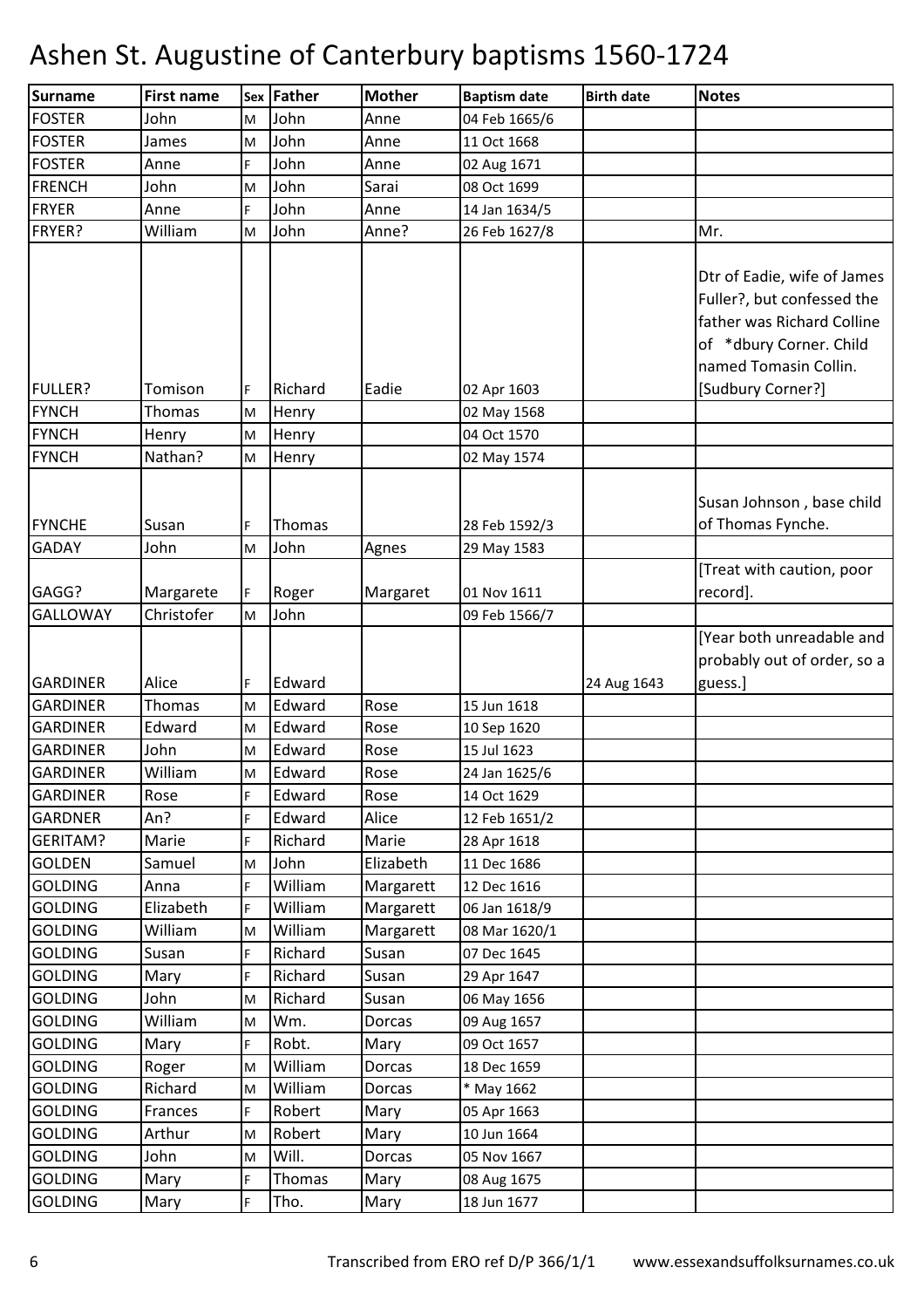| Surname          | <b>First name</b> |    | Sex Father | <b>Mother</b> | <b>Baptism date</b> | <b>Birth date</b> | <b>Notes</b>                                                                                        |
|------------------|-------------------|----|------------|---------------|---------------------|-------------------|-----------------------------------------------------------------------------------------------------|
| <b>GOLDING</b>   | Mary              | F  | Thomas     | Mary          | 18 Nov 1679         |                   |                                                                                                     |
| <b>GOLDING</b>   | John              | M  | John       | Elizabeth     | 15 Oct 1681         |                   |                                                                                                     |
| <b>GOLDING</b>   | Dorcas            | F  | Tho.       | Mary          | 04 Nov 1682         |                   |                                                                                                     |
| <b>GOLDING</b>   | Richard           | M  | John       | Elizabeth     | 12 Nov 1683         |                   |                                                                                                     |
| <b>GOLDING</b>   | Amee              | F. | Thomas     | Mary          | 14 Nov 1684         |                   |                                                                                                     |
| <b>GOLDING</b>   | Dorcas            | F  | Robert     | Mary          | 09 Oct 1685         |                   |                                                                                                     |
| <b>GOLDING</b>   | Samuel            | M  | John       | Elizabeth     | 26 Jun 1687         |                   |                                                                                                     |
| <b>GOLDING</b>   | William           | M  | Robt.      | Mary          | 29 Jun 1690         |                   |                                                                                                     |
| <b>GOLDING</b>   | Roger             | M  | Roger      | M: Randson    | 07 May 1697         |                   |                                                                                                     |
| <b>GOLDING</b>   | Ellen             | F  | Thomas     |               | 29 Apr 1698         |                   |                                                                                                     |
| <b>GOLDING</b>   | John              | M  | John       |               | 23 Oct 1698         |                   |                                                                                                     |
| <b>GOLDING</b>   | Willm.            | M  | John       |               | 03 Aug 1701         |                   |                                                                                                     |
| <b>GOLDING</b>   | Susanna           | F  | John       | Susanne       | 30 Jun 1709         |                   |                                                                                                     |
| <b>GOLDING</b>   | Jhon              | M  | John       | Susann        | 17 Dec 1711         |                   |                                                                                                     |
| <b>GOLDING</b>   | Susananne         | F. | John       | Susanna       | 27 Jan 1716/7       |                   |                                                                                                     |
| <b>GOLDINGE</b>  | Frauncis          | F  | William    | Margarett     | 01 May 1623         |                   |                                                                                                     |
| <b>GOLDINGE</b>  | Robert            | M  | William    | Margaret      | 18 May 1626         |                   |                                                                                                     |
| <b>GOLDINGE</b>  | Ede?              | F  | Richard    | Susan         | 02 Nov 1651         |                   |                                                                                                     |
| <b>GOODAY</b>    | Jonas             | M  | John       | Agnes         | 08 Dec 1578         |                   |                                                                                                     |
| <b>GOODAY</b>    | Robt.             | M  | John       | Agnes         | 08 May 1580         |                   |                                                                                                     |
| <b>GOODAY</b>    | William           | M  | John       | Agnes         | 24 Dec 1581         |                   |                                                                                                     |
| <b>GOODAY</b>    | Steven            | M  | John       | Agnes         | 04 Apr 1586         |                   |                                                                                                     |
| <b>GOULDING</b>  | Margaret          | F. | William    |               | 05 Aug 1614         |                   |                                                                                                     |
| <b>GOULDINGE</b> | John              | M  | Willm.     | Margaret      | 12 Nov 1629         |                   |                                                                                                     |
| <b>GOULDINGE</b> | Roger             | M  | Willm.     | Margaret      | 12 Nov 1629         |                   |                                                                                                     |
| <b>GREENE</b>    | George            | M  | Richard    |               | 25 Mar 1568         |                   |                                                                                                     |
| <b>GREENE</b>    | Edward            | M  | Richard    |               | 11 Jun 1570         |                   |                                                                                                     |
| <b>GREGORIE</b>  | Rebecca           | F  | John       | Katharine     | 01 Dec 1601         |                   | <b>Description indicating</b><br>mother wanted surname<br>as Gregorie and father as<br>Bam(e)brick. |
| <b>GRIDLEY</b>   | Margaret          | F  | George     |               | 22 Jun 1611         |                   |                                                                                                     |
| <b>GRIDLEY</b>   | Thomas            | M  | Thomas     |               | 04 Sep 1612         |                   |                                                                                                     |
| <b>GRIDLEY</b>   | Maria             | F  | Stephen    | Francis       | 10 Apr 1617         |                   |                                                                                                     |
| <b>GRIDLEY</b>   | Stephen           | M  | Stephen    | Francis       | 28 Feb 1621/2       |                   |                                                                                                     |
| <b>GRIDLEY</b>   | Robert            | M  | Steven     | Francis       | 03 Apr 1625         |                   |                                                                                                     |
| <b>GRIDLIE</b>   | Francis           | F  | Stephen    | Francis       | 15 Aug 1619         |                   |                                                                                                     |
| <b>HALLS</b>     | Edward            | M  | Thomas     | Hannah        | 02 Oct 1670         |                   |                                                                                                     |
| <b>HALLS</b>     | Anne              | F. | Tho.       | Hannah        | 28 Apr 1672         |                   |                                                                                                     |
| <b>HALLS</b>     | William           | M  | Thomas     | Hannah        | 18 May 1677         |                   |                                                                                                     |
| <b>HALLS</b>     | Elizabeth         | F. | Thomas     | Hannah        | 02 Apr 1680         |                   |                                                                                                     |
| HALT?            | Kathrin           | F  | James      | Rule?         | 09 Jan 1670/1       |                   | This entry crossed out.                                                                             |
| <b>HARDEY</b>    | Isaac             | M  | Isaac      | Rose          | 08 Mar 1684/5       |                   |                                                                                                     |
| <b>HARDY</b>     | Rose              | F  | Isaac      | Rose          | 26 Mar 1679         |                   |                                                                                                     |
| <b>HARDY</b>     | Leonard           | M  | Isaac      | Rose          | 20 Feb 1680/1       |                   |                                                                                                     |
| <b>HARDY</b>     |                   | F  | Isaak      |               | 04 Mar 1695/6       |                   | Unnamed dtr.                                                                                        |
|                  |                   |    |            |               |                     |                   | <b>Bastard child of Rose</b>                                                                        |
| <b>HARDY</b>     | Mary              | F  |            | Rose          | 08 Sep 1701         |                   | Hardy, widow.                                                                                       |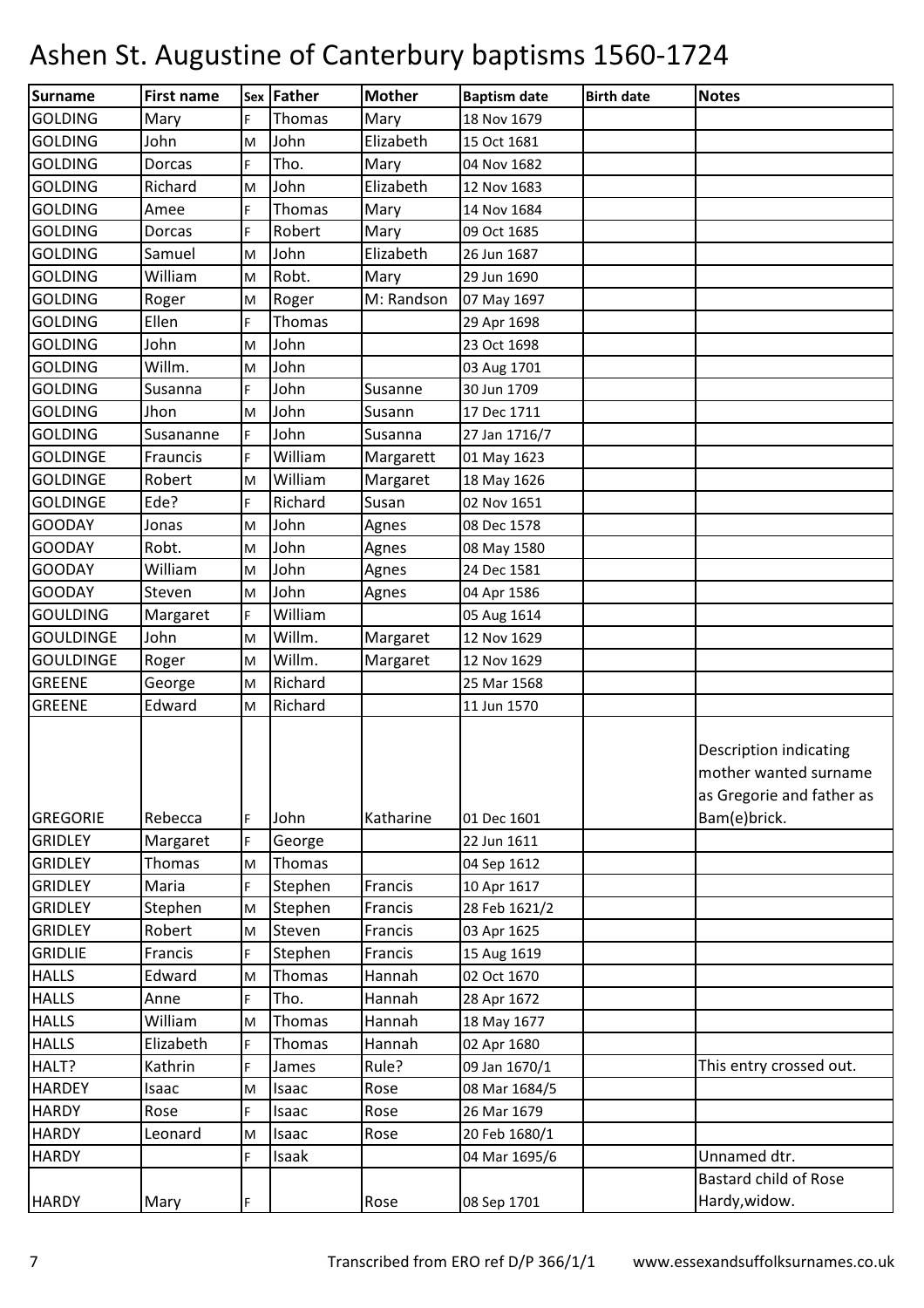| Surname        | <b>First name</b> | Sex                                                                                                        | Father    | <b>Mother</b> | <b>Baptism date</b> | <b>Birth date</b> | <b>Notes</b>                                           |
|----------------|-------------------|------------------------------------------------------------------------------------------------------------|-----------|---------------|---------------------|-------------------|--------------------------------------------------------|
| <b>HARDY</b>   | Isaak             | M                                                                                                          | Isaak     |               | 08 Dec 1707         |                   |                                                        |
| <b>HARDY</b>   | Tymothy           | M                                                                                                          | Isaak     |               | 19 * 1710           |                   |                                                        |
| <b>HARDY</b>   | William           | M                                                                                                          | Isaac     | Mary          | 06 Dec 1724         |                   |                                                        |
| <b>HARTE</b>   | John              | M                                                                                                          | Richard   | Rose          | 23 May 1596         |                   |                                                        |
|                |                   |                                                                                                            |           |               |                     |                   | Dtr of Elizabeth Harvey,<br>reputed father William     |
| <b>HARVEY</b>  | Elizabeth         | F                                                                                                          | William   | Elizabeth     | 02 Jul 1671         |                   | Firmin.                                                |
|                |                   |                                                                                                            |           |               |                     |                   | Mary Argent, base born dtr<br>of Susan Harvey, reputed |
| <b>HARVEY</b>  | Mary              | F                                                                                                          | Samuel    | Susan         | 08 Jun 1685         |                   | father Sammuel Argent.                                 |
| <b>HARVEY</b>  | Mary              | F                                                                                                          |           | Elizab.       | 28 Mar 1699         |                   | Bastard dtr.                                           |
| <b>HARVIE</b>  | Sarah             | F                                                                                                          | John      | Susan         | 23 Feb 1655/6       |                   |                                                        |
| <b>HARVY</b>   | Susan             | F                                                                                                          | John      | Susan         | 01 Nov 1654         |                   |                                                        |
| <b>HASLER</b>  | Grace             | F                                                                                                          | Natha.    | Grace         | 27 Jul 1668         |                   |                                                        |
| <b>HAVERS</b>  | John              | M                                                                                                          | John      |               | 07 Feb 1568/9       |                   |                                                        |
| <b>HERNE</b>   | Elizabeth         | F                                                                                                          | Thomas    | Joane         | 11 Nov 1593         |                   |                                                        |
| <b>HEWES</b>   | Martha            | F.                                                                                                         | John      | Martha        | 11 Nov 1599         |                   |                                                        |
| HEWES?         |                   | M                                                                                                          |           |               | 18 Mar 1606/7       |                   | [Treat with caution,<br>extremely faint.]              |
| <b>HILLS</b>   | Margaret          | F                                                                                                          | John      | Margaret      | 29 Jan 1681/2       |                   |                                                        |
| <b>HILLS</b>   | Elizabeth         | F                                                                                                          | John      | Margaret      | 27 Mar 1683         |                   |                                                        |
| <b>HILLS</b>   | Margaret          | F.                                                                                                         | John      | Margaret      | 16 Sep 1686         |                   |                                                        |
| <b>HILLS</b>   | Mary Ann          | F                                                                                                          | John      | Marguerett    | 21 Dec 1695         |                   |                                                        |
| <b>HOUTON</b>  | Alice             | F                                                                                                          | Thomas    |               | 29 Aug 1596         |                   | Alice Howton.                                          |
| <b>HOWTON</b>  | Mary              | F                                                                                                          | Thomas    |               | 08 Apr 1595         |                   |                                                        |
| <b>HOWTON</b>  | Mary              | F                                                                                                          | Thomas    | Mary          | 05 Apr 1601         |                   |                                                        |
| <b>HULL</b>    | Mary              | F                                                                                                          | Jhon      | Mary          | 15 Jan 1693/4       |                   |                                                        |
| <b>HULL</b>    |                   | F                                                                                                          | John      |               | 25 Mar 1696         |                   | Unnamed dtr.                                           |
| <b>HURRIL</b>  | Zephaniah         | $\mathsf{M}% _{T}=\mathsf{M}_{T}\!\left( a,b\right) ,\ \mathsf{M}_{T}=\mathsf{M}_{T}\!\left( a,b\right) ,$ | Zephaniah | Sarah         | 20 May 1677         |                   |                                                        |
| HURRILL        | Mary              | F.                                                                                                         | Zepha.    | Sarrah        | 16 Jan 1669/70      |                   |                                                        |
| <b>HURRILL</b> | Sarah             | F.                                                                                                         | Zephani.  | Sarah         | 25 May 1673         |                   |                                                        |
| <b>HURRILL</b> | Zephaniah         | M                                                                                                          | Zepha.    | Sarah         | 13 Feb 1675/6       |                   |                                                        |
| <b>HURRILL</b> | John              | M                                                                                                          | Zephaniah | Sarah         | 30 May 1680         |                   |                                                        |
| <b>JACKSON</b> | Mary              | F.                                                                                                         | Samuell   | Mary          | 05 Oct 1718         |                   |                                                        |
| <b>JAKSON</b>  | John              | M                                                                                                          | Symon     |               | 10 Jul 1561         |                   | [Day?].                                                |
| <b>JAKSON</b>  | Anne              | F.                                                                                                         | Symon     |               | 23 May 1562         |                   |                                                        |
| <b>JAKSON</b>  | John              | M                                                                                                          | Richard   |               | 19 Jul 1562         |                   |                                                        |
| <b>JAKSON</b>  | Nicholaus         | M                                                                                                          | Symon     |               | 01 Aug 1563         |                   |                                                        |
| <b>JAKSON</b>  | Symon             | M                                                                                                          | Richard   |               | 10 Sep 1564         |                   |                                                        |
| <b>JAKSON</b>  | Ales              | F                                                                                                          | Richard   | Ales          | 02 Mar 1577/8       |                   |                                                        |
| <b>JAQUES</b>  | Rafe              | M                                                                                                          | Richard   | Rose          | 15 Sep 1583         |                   |                                                        |
| <b>JAQUES</b>  | Edward            | M                                                                                                          | Richard   | Alic          | 30 Dec 1585         |                   |                                                        |
| <b>JARVAIS</b> | Anna              | F.                                                                                                         | Richard   | Rose          | 16 Sep 1628         |                   |                                                        |
| <b>JARVAIS</b> | Mary              | F                                                                                                          | Richard   | Rose          | 28 Sep 1630         |                   |                                                        |
| <b>JARVAIS</b> | Rose              | F                                                                                                          | Richard   | Rose          | 07 Apr 1633         |                   |                                                        |
| <b>JARVES</b>  | Alice             | F                                                                                                          | William   | Ann           | 29 Jan 1636/7       |                   |                                                        |
| <b>JARVIS</b>  | John              | M                                                                                                          | John      |               | 30 Nov 1593         |                   |                                                        |
| <b>JARVIS</b>  | Mary              | F.                                                                                                         | John      |               | 14 May 1598         |                   |                                                        |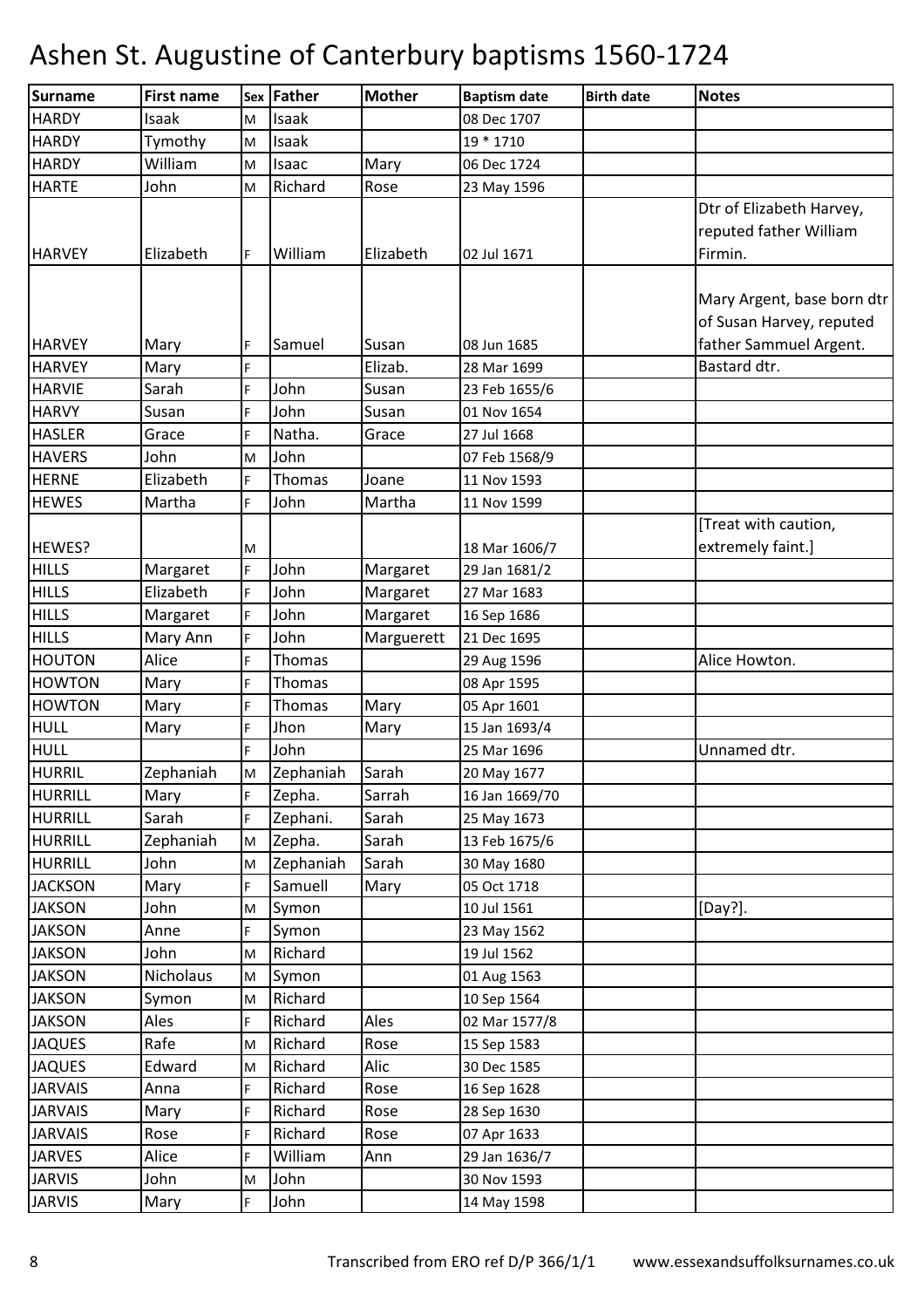| Surname          | <b>First name</b> |    | <b>Sex Father</b> | <b>Mother</b>  | <b>Baptism date</b> | <b>Birth date</b> | <b>Notes</b>              |
|------------------|-------------------|----|-------------------|----------------|---------------------|-------------------|---------------------------|
| <b>JARVIS</b>    | John              | M  | John              |                | 28 Feb 1612/3       |                   |                           |
| <b>JARVIS</b>    | Marie             | F  | John              | Marie          | 10 May 1623         |                   | John Jarvis, junior.      |
| <b>JARVIS</b>    | Francis           | F  | John              | Mary           | 29 Jun 1626         |                   | John Jarvis, junior.      |
| <b>JARVIS</b>    | Sarah?            | F. | Willm.            | Anne           | 07 Jun 1635         |                   |                           |
| <b>JAXON</b>     | Edward            | M  | Richard           | Alic           | 29 Dec 1580         |                   |                           |
| <b>JAXON</b>     | <b>Bridget</b>    | F. | Richard           | Alic           | 29 Dec 1580         |                   |                           |
| <b>JAY</b>       | Samuell           | M  | Edward            | Anna           | 29 Apr 1617         |                   |                           |
| <b>JAY</b>       | Nathaniell        | M  | Edmund            | Anne           | 16 Apr 1620         |                   |                           |
| <b>JERVIS</b>    | John              | M  | John              |                | 27 Jun 1563         |                   | Senior.                   |
| <b>JERVIS</b>    | Margaret          | F  | John              |                | 01 Sep 1567         |                   | Senior.                   |
| <b>JERVIS</b>    | John              | M  | Thomas            | Agnes          | 27 Feb 1580/1       |                   |                           |
| <b>JERVIS</b>    | Thomas            | M  | Thomas            | Agnes          | 16 Aug 1584         |                   |                           |
| <b>JERVIS</b>    | Joane             | F. | John              | Joane          | 14 Mar 1586/7       |                   |                           |
| <b>JERVIS</b>    | Richard           | M  | Thomas            | Agnes          | 24 Jul 1587         |                   |                           |
| <b>JERVIS</b>    | Rose              | F. | John              | Joane          | 2 Feb 1590/1        |                   |                           |
| <b>JERVIS</b>    | Agnes             | F  | Thomas            | Agnes          | 19 Nov 1591         |                   |                           |
| <b>JERVIS</b>    | Joane             | F  | John              | Joane          | 08 Jan 1592/3       |                   |                           |
| <b>JERVIS</b>    | George            | M  | Thomas            | Agnes          | 23 Sep 1593         |                   |                           |
| <b>JILSON</b>    | Thomas            | M  | John              |                | 11 Apr 1602         |                   |                           |
| <b>JILSON</b>    | Geiles            | M  | John              |                | 22 Apr 1604         |                   |                           |
| <b>JONES</b>     | Willm.            | M  | Willm.            | Anne           | 16 Mar 1630/1       |                   |                           |
| <b>JONES</b>     | Mary              | F. | Willm.            | Anne           | 31 Mar 1633         |                   |                           |
| <b>KEY</b>       | James             | M  | Edward            |                | 07 Jul 1605         |                   |                           |
| <b>KEYES</b>     | Edward            | M  | Edward            |                | 17 Jul 1608         |                   |                           |
| <b>KING</b>      | Margery           | F  | Sam'l             |                | 28 May 1570         |                   |                           |
| <b>KINGE</b>     | William           | M  | David             |                | 25 Apr 1572         |                   |                           |
| <b>KINGE</b>     | Robt.             | M  | David             |                | 25 Apr 1572         |                   |                           |
|                  |                   |    |                   |                |                     |                   | [Treat with caution,      |
|                  |                   |    |                   |                |                     |                   | extremely faint. Might be |
| KINGES*          | Henry             |    | M John?           |                | $7 * 1607$          |                   | Kingsbury.]               |
| <b>KINGSBURY</b> | Sollaman          | M  | William           |                | 18 Nov 1613         |                   |                           |
| <b>KNOCK</b>     | George            | M  |                   | Agnes          | 19 Jan 1560/1       |                   | Singlewoman.              |
| <b>LACEY</b>     | Solomon           | M  | Hierome           | Elizabeth      | 28 Jan 1655/6       |                   |                           |
| LAYER            | Beniamin          | M  | Beniamin          | <b>Bridget</b> | 06 Aug 1647         |                   |                           |
| LEE              | <b>Bridget</b>    | F  | Edward            | Mary           | 07 Jan 1581/2       |                   |                           |
| LEE              | Richard           | M  | Edward            | Mary           | 01 Jan 1583/4       |                   |                           |
| <b>LEE</b>       | Mary              | F. | Edward            | Mary           | 07 Oct 1586         |                   |                           |
| <b>LINES</b>     | Clemence?         | F  | John              | Sarah          | 20 Jun 1632         |                   |                           |
| <b>LINES</b>     | John              | M  | John              | Sarah          | 29 Sep 1636         |                   |                           |
| LINES?           | Sarah             | F. | John              | Sarah          | 06 Mar 1627/8       |                   |                           |
| LINES?           | Elizabeth         | F. | John              | Sarah          | 01 Aug 1630         |                   |                           |
| LITCH?           | Thomas            | M  | Thomas            |                | 28 Jan 1675/6       |                   |                           |
| LITLE            | Mary              | F. | Robt.             | Jilian         | 25 Mar 1599         |                   |                           |
| <b>LIVESEY</b>   | Edward            | M  | Edward            | Alice          | 28 Jun 1654         |                   |                           |
| <b>LOYNES</b>    | Elizabeth         | F  | John              | Sarah          | 14 Jul 1639         |                   |                           |
| <b>LOYNES</b>    | Rebecca           | F  | John              | Sarah          | 29 May 1642         |                   |                           |
| <b>LOYNES</b>    | Willm.            | M  | John              | Sarah          | 05 Sep 1647         |                   |                           |
| <b>LYNES</b>     | Elizabeth         | F. | William           | Priscilla      | 11 Mar 1676/7       |                   |                           |
| <b>LYNES</b>     | Anna              | F  | Willm.            | Priscilla      | 07 Apr 1682         |                   |                           |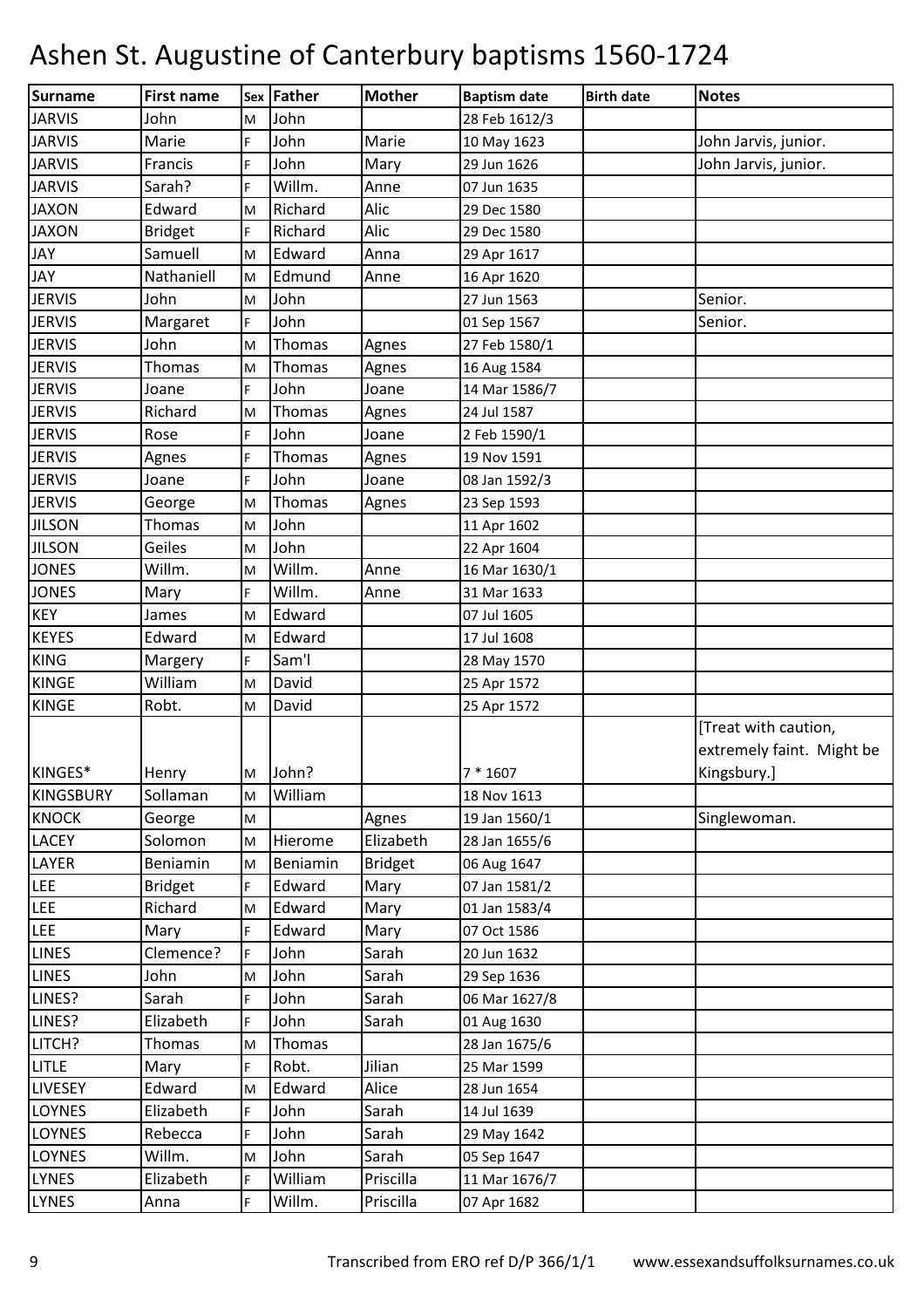| <b>Surname</b>                     | <b>First name</b> |        | Sex Father   | <b>Mother</b>   | <b>Baptism date</b>        | <b>Birth date</b> | <b>Notes</b>                                                                                                                                 |
|------------------------------------|-------------------|--------|--------------|-----------------|----------------------------|-------------------|----------------------------------------------------------------------------------------------------------------------------------------------|
| LYNES?                             | Sarah             | F.     | Will.        | Priscilla       | 23 Mar 1672/3              |                   |                                                                                                                                              |
| <b>MALT</b>                        | Rose              | Ė      | Thomas       | Alic            | 22 Apr 1585                |                   |                                                                                                                                              |
|                                    |                   |        |              |                 |                            |                   | Unnamed dtr, undated.                                                                                                                        |
| MAPNALL?                           |                   |        | Root?        |                 | ** 1701                    |                   | [Not sure about father].                                                                                                                     |
| <b>MARLTON</b>                     | Mariable?         | F.     | Joseph       | Mar*el          | ** 1690                    |                   | No date given.                                                                                                                               |
| <b>MARLTON</b>                     | Ann               | F.     | Joseph       |                 | ** 1692                    |                   | No date given.                                                                                                                               |
| <b>MARLTON</b>                     | Thomas            | M      | Joseph       |                 | 09 Oct 1695                |                   | Son of his wife.                                                                                                                             |
| <b>MARLTON</b>                     |                   | M      | Joseph       | Marralle?       | 16 Jul 1699                |                   | Unnamed son.                                                                                                                                 |
| <b>MARLTON</b>                     | Sarai             | E.     | Joseph       | Mary            | 17 Oct 1702                |                   |                                                                                                                                              |
| <b>MARTON</b>                      | Robert            | M      | Joseph       |                 | 24 Apr 1689                |                   |                                                                                                                                              |
| <b>MAYES</b>                       | John              | M      | John         | Mary            | 10 Jul 1663                |                   |                                                                                                                                              |
| <b>MAYES</b>                       | William           | M      | John         | Mary            | 28 Mar 1666                |                   |                                                                                                                                              |
| <b>MAYES</b>                       | Christopher       | M      | John         | <b>Dorcas</b>   | 26 Nov 1669                |                   |                                                                                                                                              |
| <b>MAYES</b>                       | Thomas            | M      | John         | Dorcas          | 24 Mar 1671/2              |                   |                                                                                                                                              |
| <b>MAYES</b>                       | Thomas?           | M      | John         | Dorcas          | 08 May 1673                |                   |                                                                                                                                              |
| <b>MAYES</b>                       | Daniell           | M      | John         | Dorcas          | 18 Jun 1674                |                   |                                                                                                                                              |
| <b>MAYES</b>                       | Am[ie]e           | F.     | John         | Dorcas          | 02 Jan 1676/7              |                   |                                                                                                                                              |
| <b>MAYES</b>                       | Mary              | F      | John         | Dorcas          | 26 Mar 1678                |                   |                                                                                                                                              |
|                                    |                   |        |              |                 |                            |                   | An [unnamed] child is born                                                                                                                   |
| <b>MERILLS</b>                     |                   |        | Tom.         |                 |                            | 28 Apr 1705       | to                                                                                                                                           |
| MERRILL                            | Thomas            | M      | John         | Susanna         | 14 Feb 1671/2              |                   |                                                                                                                                              |
| <b>MERRILLS</b>                    |                   |        | Thom.        |                 |                            | * Apr 1703        | Unnamed child.                                                                                                                               |
| <b>MERRILLS</b>                    |                   | M      | Thomas       |                 |                            | 04 May 1700       | Unnamed son.                                                                                                                                 |
|                                    |                   |        |              |                 |                            | * Nov 1698        | Unnamed son born Nov<br>1698. This is an entry from<br>the back of the Register                                                              |
| <b>MERRILLS</b>                    |                   | M      | Thom.        |                 |                            |                   | after the marriages.                                                                                                                         |
| <b>MERRILLS</b><br><b>MERRILLS</b> | John              | M      | John<br>John | Alice           | 23 Jul 1665                |                   |                                                                                                                                              |
| <b>MERRILLS</b>                    | Susanna           | F.     | John         | Susanna         | 27 Sep 1668<br>13 Jun 1670 |                   |                                                                                                                                              |
| <b>MERRILLS</b>                    | Anna<br>Samuell   |        | John         | Susanna         | 01 Feb 1676/7              |                   |                                                                                                                                              |
| <b>MERRILLS</b>                    | Rebecca           | M<br>F | John         | Susanna         |                            |                   |                                                                                                                                              |
| <b>MILLER</b>                      | Ann               | E.     | Thomas       | Susanna<br>Anna | 01 Sep 1680<br>25 Oct 1615 |                   |                                                                                                                                              |
| <b>MILLER</b>                      | Thomas            | M      | Thomas       | Anna            | 12 Nov 1617                |                   |                                                                                                                                              |
| <b>MILLER</b>                      | John              | М      | Thomas       | Ann             | 16 Jan 1621/2              |                   |                                                                                                                                              |
|                                    |                   |        |              |                 |                            |                   |                                                                                                                                              |
| <b>MILLON</b>                      | John              | М      | Joseph       | Ann             | 17 Nov 1695                |                   | Base born s of Joseph<br>*arlton [Marlton?] & Ann<br>Millon, singlewoman.                                                                    |
| <b>MUMFORD</b>                     | Jeffery           | M      | Jeffery      | Mary            | 28 Jul 1723                |                   |                                                                                                                                              |
|                                    |                   |        |              |                 |                            |                   | At Walden?. [Saffron<br>Walden?]. Top of a family<br>group of baptisms written<br>in 1606ish, the other three<br>being children also seen in |
| <b>NICOLSON</b>                    | William           | M      |              |                 | 30 Aug 1563                |                   | their correct place.                                                                                                                         |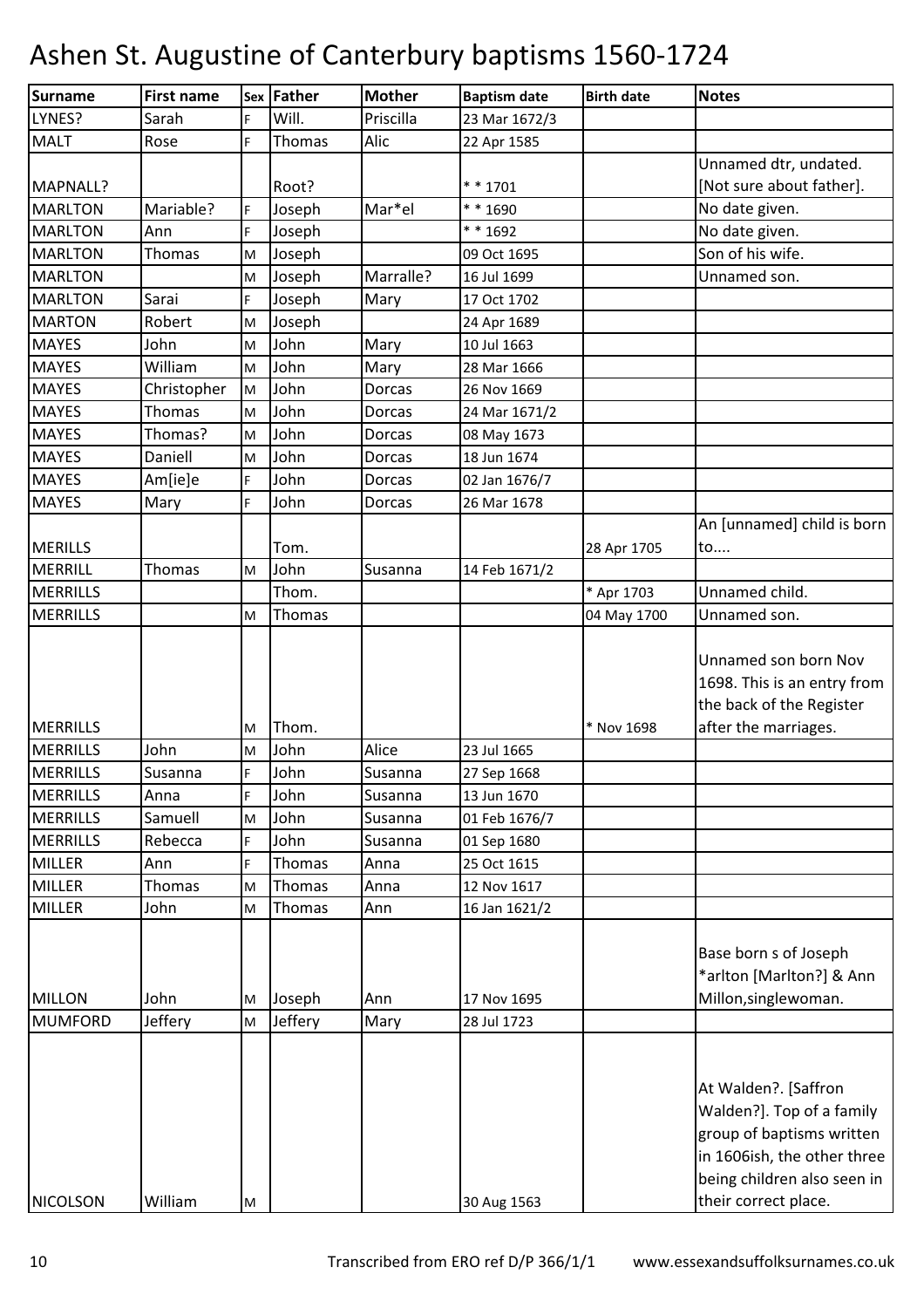| Surname         | <b>First name</b> |             | Sex Father | <b>Mother</b> | <b>Baptism date</b> | <b>Birth date</b> | <b>Notes</b>                  |
|-----------------|-------------------|-------------|------------|---------------|---------------------|-------------------|-------------------------------|
|                 |                   |             |            |               |                     |                   | At *ford [could be            |
| <b>NICOLSON</b> | Willie?           | M           | William    |               | 15 Mar 1600/1       |                   | Stortford].                   |
|                 |                   |             |            |               |                     |                   | At Woldham? [Could be         |
| <b>NICOLSON</b> | John              | M           | William    |               | 03 Mar 1602/3       |                   | Walden].                      |
|                 |                   |             |            |               |                     |                   | At Waldham? [maybe            |
| <b>NICOLSON</b> | Robert            | м           | William    |               | 26 Jun 1604         |                   | Saffron Walden].              |
| <b>NICOLSON</b> | Luce              | F           | William    |               | 09 Mar 1608/9       |                   |                               |
| <b>NICOLSON</b> | Thomas            | M           | William    |               | 29 Oct 1611         |                   |                               |
| <b>NICOLSON</b> | Prudenc           | F.          | William    |               | 12 Jul 1614         |                   |                               |
|                 |                   |             |            |               |                     |                   | Of John Nobs & Elizab.        |
| <b>NOBS</b>     | John              | M           | John       | Elizab.       | 19 Oct 1715         |                   | Argent                        |
| <b>OEGLES</b>   | Isaak             | M           | Isaak      | Elizabeth     | 10 Oct 1701         |                   |                               |
| <b>OGELLS</b>   | An                | F           | lac?       | Suanah        | 31 May 1717         | 31 May 1717       | [Could be Isaac].             |
| <b>OGLEIS</b>   | Mary              | F.          | Isaak      | Elizabeth     | 29 Oct 1700         |                   |                               |
| <b>OGLEIS</b>   | Elizabeth         | F           | Isaak      | Elizabeth     | 29 Oct 1700         |                   |                               |
| <b>OGLES</b>    | Elizab.           | F           | Isack      | Elizabeth     | 09 Jan 1703/4       |                   |                               |
|                 |                   |             |            |               |                     |                   |                               |
|                 |                   |             |            |               |                     |                   | [Very faint, treat forename   |
| <b>OGLES</b>    | Abraham?          | M           | Isaak      | Eliz.         | 01 Apr 1709         |                   | with caution].                |
| <b>OGLES</b>    | Jacob             | M           | Isaak      | Elizab.       | 09 Apr 1711         |                   |                               |
| <b>OGLES</b>    | Willm.            | M           | Isaak      |               | 26 Sep 1715         |                   |                               |
| <b>OGLES</b>    | John              | M           | Isaac      | Susanna       | 23 Feb 1719/20      |                   |                               |
| <b>OGLES</b>    | Richard           | M           | Isaac      | Susanna       | 29 Apr 1722         |                   |                               |
| <b>OSBORNE</b>  | John              | M           | Edward     |               | 21 Dec 1586         |                   |                               |
| <b>OSBORNE</b>  | Martine           | M           | Edward     |               | 09 Jun 1593         |                   |                               |
| <b>OSBORNE</b>  | Elizabeth         | F           | Edward     |               | 25 Mar 1597         |                   |                               |
| <b>OSBORNE</b>  | Robt.             | M           | Edward     | Agnes         | 17 Feb 1599/00      |                   | At Clair. [Clare?].           |
|                 |                   |             |            |               |                     |                   | [May be Paske or a            |
| PA*             | Margaret          | F           | Willm.     | Elizabeth     | 29 May 1636         |                   | version].                     |
| <b>PADGE</b>    | Mary              | $\mathsf F$ | John       |               | 20 Jul 1609         |                   |                               |
| <b>PADGE</b>    | Roger             | M           | John       |               | 05 Apr 1612         |                   |                               |
| PAGE            | Hugh              | M           | Roger      |               | 07 Dec 1567         |                   |                               |
| <b>PAGE</b>     | Elizabeth         | F           | Roger      |               | 28 Aug 1570         |                   |                               |
| PAGE            | Margaret          | F           | Roger      |               | 31 May 1573         |                   |                               |
| PAGE            | Joane             | F           | Roger      | Joane         | 26 May 1577         |                   |                               |
| PAGE            | Thomas            | M           | Roger      | Joane         | 05 Apr 1580         |                   |                               |
| PAGE            | Robt.             | M           | Thomas     | Triem?        | 12 Mar 1580/1       |                   |                               |
| PAGE            | Mary              | F           | Hugh       | Joane         | 17 Dec 1582         |                   |                               |
| PAGE            | John              | M           | Roger      | Elizabeth     | 15 Aug 1638         |                   |                               |
| PAGE            | Sarah             | F.          | Roger      | Elizabeth     | 22 Nov 1640         |                   |                               |
|                 |                   |             |            |               |                     |                   | [Child's and surname          |
| PAGE?           | Elizabeth?        | F           | Roger      | Elizabeth     | * Aug 1636          |                   | doubtful].                    |
| <b>PAINES</b>   | Ann               | F.          | Gabriel    | Ann           | 18 Jan 1688/9       |                   |                               |
| <b>PAINES</b>   | Mary              | F           | Gabriel    | Ann           | 30 Aug 1689         |                   |                               |
|                 |                   |             |            |               |                     |                   | John, reputed son of          |
|                 |                   |             |            |               |                     |                   | <b>Gabriel Paines and Ann</b> |
| <b>PAINES</b>   | John              | M           | Gabriel    | Ann           | 15 Feb 1690/1       |                   | Shane, single woman.          |
| <b>PAINES</b>   | Gabriel           | M           | Gabriel    | Anne          | 19 Mar 1694/5       |                   |                               |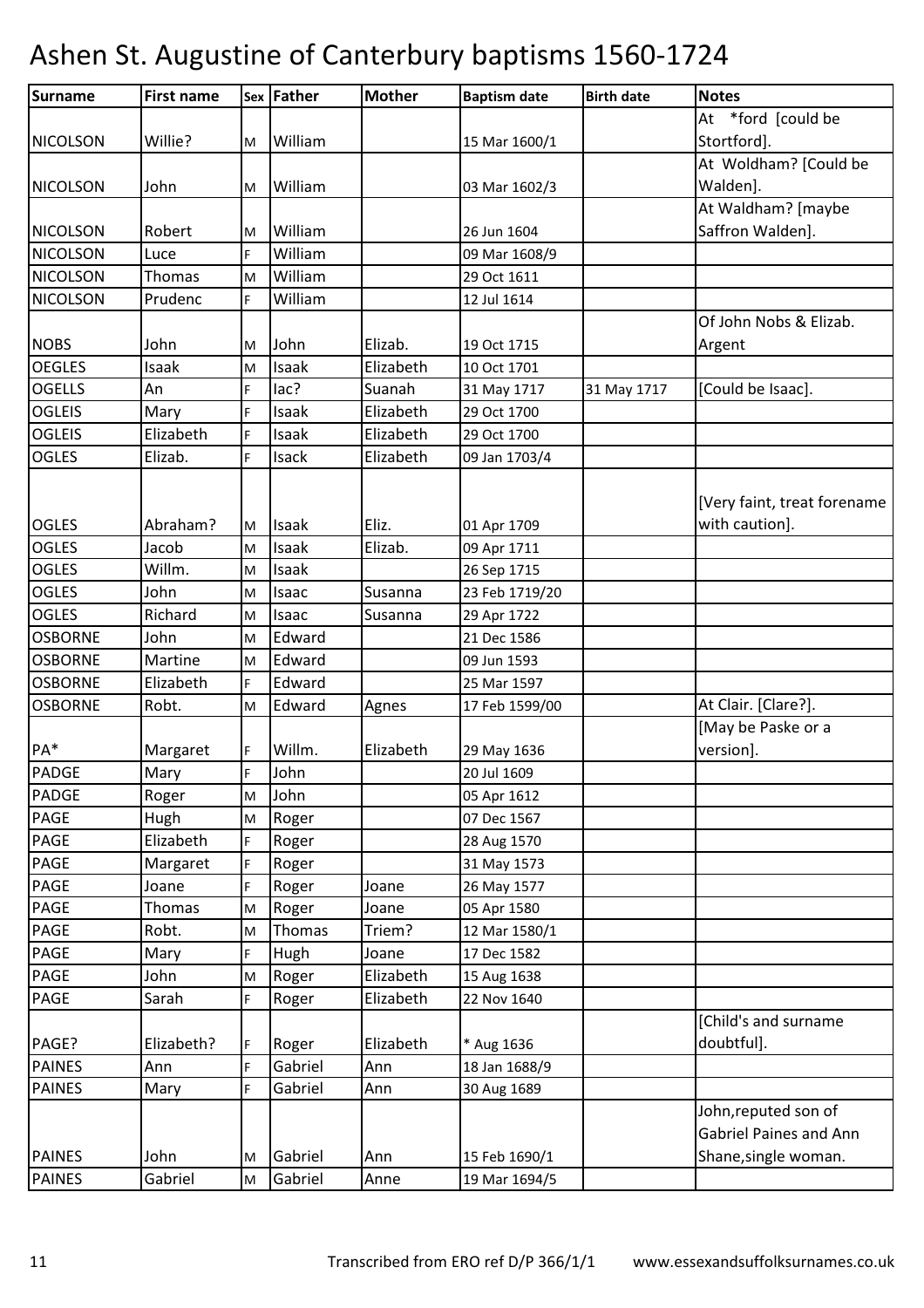| <b>Surname</b>   | <b>First name</b> |    | Sex Father | <b>Mother</b> | <b>Baptism date</b> | <b>Birth date</b> | <b>Notes</b>          |
|------------------|-------------------|----|------------|---------------|---------------------|-------------------|-----------------------|
|                  |                   |    |            |               |                     |                   | An [unnamed] son born |
| <b>PALLET</b>    |                   | M  | Richard    |               |                     | 03 Mar 1705/6     | to                    |
| <b>PALLET</b>    |                   | M  | Richard    | Mary          | 15 Dec 1707         |                   | Unnamed son.          |
| <b>PALLOT</b>    | Edward            | M  | Edward     | Mary          | 07 Sep 1701         |                   |                       |
| <b>PALLOT</b>    | Ellen             | F. | Richrd     | Mary          | 08 Sep 1703         |                   |                       |
| <b>PALLOT</b>    | Thomas            | M  | Edward     | Mary          | 21 Dec 1704         |                   |                       |
| <b>PALLOT</b>    | Benjamin          | M  | Richard    |               | 13 Mar 1710/1       |                   |                       |
| <b>PALLOT</b>    | Hanai             | F  | Richard    |               | 13 Mar 1710/1       |                   |                       |
| <b>PALLOT</b>    | Susanne           | F. | Richd      |               | 14 Dec 1712         |                   |                       |
| <b>PANNEL</b>    | Margery           | F  | Henry      |               | 02 Sep 1571         |                   |                       |
| <b>PANNELL</b>   | Thomas            | M  | Willm.     |               | 28 Nov 1583         |                   |                       |
| <b>PANNELL</b>   | Agnes             | F. | Willm.     | Mary          | 10 Apr 1586         |                   |                       |
| PANNELL          | Agnes             | F. | Willm.     | Mary          | 07 Apr 1588         |                   |                       |
| PANNELL          | Daniel            | M  |            |               | 17 May 1589         |                   | [Adult?].             |
| <b>PARKER</b>    | Marie?            | F. | Thomas     |               | 09 Nov 1613         |                   |                       |
| <b>PARMENTER</b> | Elizabeth         | F. | Joseph     | Mary          | 04 Jan 1686/7       |                   |                       |
| <b>PASK</b>      | William           | M  | Willm.     | Mary          | 13 Oct 1695         |                   |                       |
| <b>PASK</b>      | Mary              | F. | Willm.     | Elizab.       | 08 Mar 1698/9       |                   |                       |
| <b>PASK</b>      | John              | M  | Willm.     | Elizab.       | 04 Feb 1700/1       |                   |                       |
| <b>PASK</b>      | Ann               | F  | Wm.        | Elizabeth     | 05 Apr 1704         |                   |                       |
| <b>PASKE</b>     | William           | M  | William    | Elizabeth     | 24 Mar 1638/9       |                   |                       |
| <b>PASKE</b>     | Elizabeth         | F. | William    | Elizabeth     | 02 Jan 1641/2       |                   |                       |
| <b>PASKE</b>     | John              | M  | Willm.     | Elizabeth     | 25 Jan 1645/6       |                   |                       |
| <b>PASKE</b>     | Elizabeth         | F. | Willm.     | Elizabeth     | *Feb 1697/8         | 20 Jan 1697/8     |                       |
| <b>PEPYS</b>     | John              | M  | Richard    | Mary          | 24 Jul 1656         |                   |                       |
| <b>PEPYS</b>     | George            | M  | Richard    | Mary          | 21 Dec 1657         |                   |                       |
| <b>PEPYS</b>     | Martha            | F  | Richard    | Mary          | 12 Jan 1659/60      |                   |                       |
| <b>PEPYS</b>     | Mary              | F. | George     | Grace         | 05 Nov 1683         |                   |                       |
| <b>PEPYS</b>     | Richard           | M  | George     | Grace         | 18 Jan 1684/5       |                   |                       |
| PERCIFALL        | Mary              | F. | Edman      | Mary          | 11 Oct 1719         |                   |                       |
| PERCIVAL         | Edward            | м  | Edmond     | Mary          | 02 Jul 1722         |                   |                       |
| <b>PHILIPPES</b> | Edmund            | M  | Edmund     | Maryanne      | 03 Apr 1628         |                   |                       |
| <b>PICKAX</b>    | Ann               | F. | Adam       | Ann           | 08 Oct 1653         |                   |                       |
| <b>PICKAXE</b>   | Adam              | M  | Adam       | Anne          | 15 Apr 1658         |                   |                       |
| PLAILLE          | Henry             | M  | Henry      | Margueritt    | 25 Sep 1705         |                   |                       |
| <b>PLEDGER</b>   | Honor             | F  | John       | Honor         | 07 Sep 1615         |                   |                       |
| <b>PLEDGER</b>   | Francis           | F  | John       | Francis       | 25 Mar 1620         |                   |                       |
| PLEDGER          | Martha            | F  | John       | Frauncis      | 30 Apr 1622         |                   |                       |
| <b>PLEDGER</b>   | William           | M  | John       | Francis       | 15 Apr 1624         |                   |                       |
| PLEDGER          | Samuel            | M  | John       | Francis       | 08 Oct 1626         |                   |                       |
| <b>PLEDGER</b>   | Samuel            | M  | John       | Francis       | 22 Feb 1628/9       |                   |                       |
| <b>PLEDGER</b>   | Grace             | F. | John       | Francis       | 24 Apr 1632         |                   |                       |
| <b>PLEDGER</b>   | Francis           | F. | John       | Hannah        | 29 Jan 1636/7       |                   |                       |
| <b>PLEDGER</b>   | John              | M  | John       | Hannah        | 17 May 1640         |                   |                       |
| <b>PLEDGER</b>   | Honor             | F. | John       | Hannah        | 30 Jun 1647         |                   |                       |
| POLLARD          | John              | M  | Edward     | Mary          | 12 Jun 1717         | 12 Jun 1717       |                       |
| POLLARD          | Edward            | M  | Edward     | Mary          | 04 Sep 1720         |                   |                       |
| <b>POLLARD</b>   | Richard           | M  | Edward     | Mary          | 03 Mar 1722/3       |                   |                       |
| <b>POOLE</b>     | Robert            | M  | Robert     | Elizabeth     | 23 Jul 1624         |                   |                       |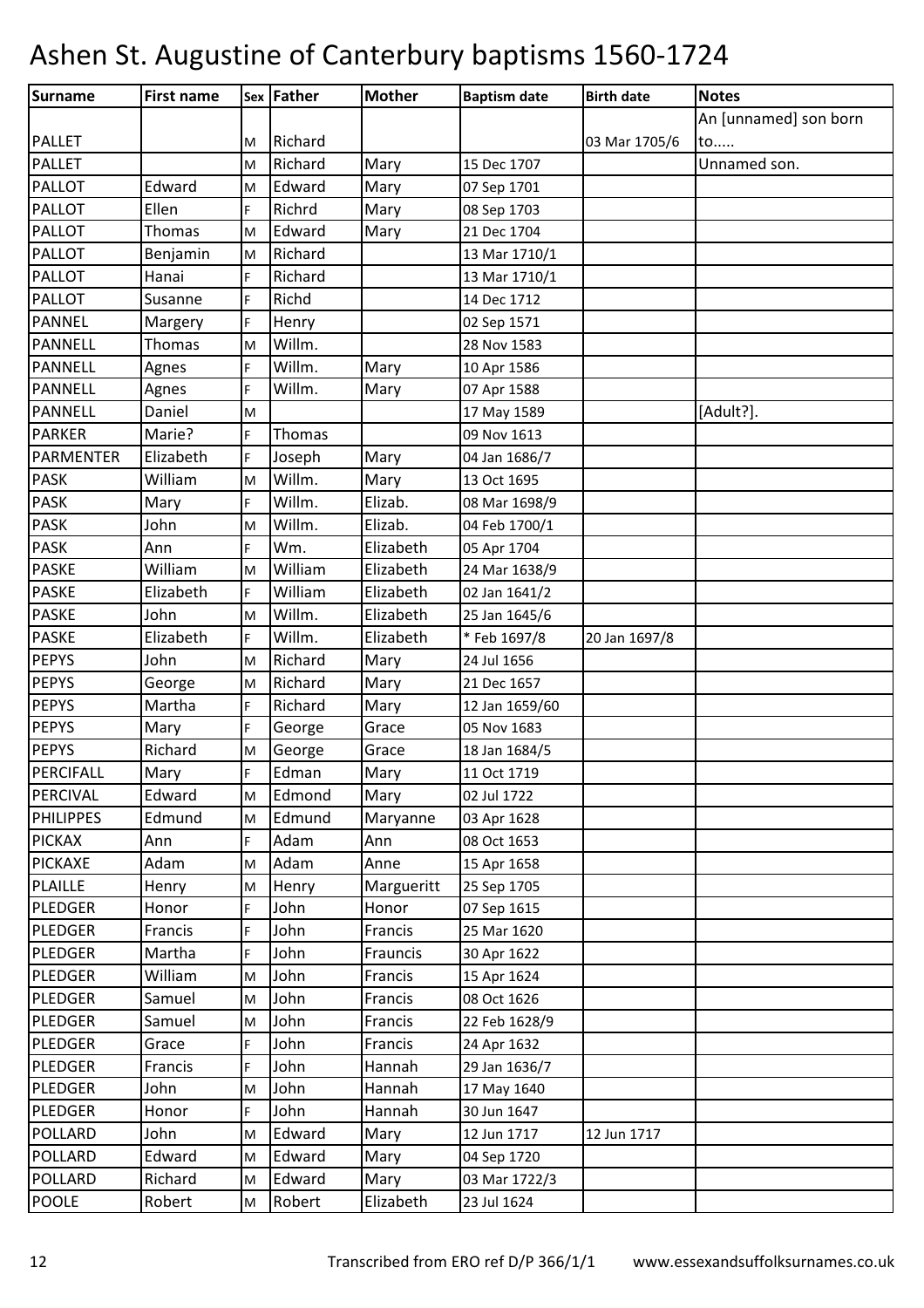| <b>Surname</b>   | <b>First name</b> |    | <b>Sex Father</b> | <b>Mother</b> | <b>Baptism date</b> | <b>Birth date</b> | <b>Notes</b>              |
|------------------|-------------------|----|-------------------|---------------|---------------------|-------------------|---------------------------|
| PRUER?           | Rebeckah          | F. | John              | Rebeckah      | 27 Feb 1630/1       |                   |                           |
| <b>RAIMENT</b>   | John              | M  | Richard           |               | 14 Jan 1669/70      |                   |                           |
|                  |                   |    |                   |               |                     |                   |                           |
| RAIMENT?         | Richard           | M  | Richard           | Margaret      | 22 Apr 1632         |                   | [Surname very uncertain]. |
| <b>RAIMOND</b>   | Susan             | F  | Richard           |               | 25 Jan 1662/3       |                   |                           |
| <b>RAIMOND</b>   | Thomas            | M  | Richard           | Rose          | 25 Sep 1664         |                   |                           |
| <b>RAIMOND</b>   | Rose              | F  | Richard           | Rose          | 19 Nov 1665         |                   |                           |
| <b>RAIMONT</b>   | Richard           | M  | Richard           |               | 24 Nov 1668         |                   |                           |
| RAMOND?          | Katherin          | F  | Christofer        | Martha        | 21 Dec 1631         |                   |                           |
| <b>RAMSON</b>    | Edward            | M  | T*p.              |               | 28 Apr 1699         |                   |                           |
| <b>RAND</b>      | <b>Barnabas</b>   | M  | <b>Barnabas</b>   | Mary          | 01 May 1587         |                   |                           |
| <b>RAND</b>      | John              | M  | <b>Barnabas</b>   | Mary          | 24 Nov 1588         |                   |                           |
| <b>RAND</b>      | Willm.            | M  | <b>Barnabas</b>   | Mary          | 12 Dec 1590         |                   |                           |
|                  |                   |    |                   |               |                     |                   | <b>Barnabas Rand the</b>  |
| <b>RAND</b>      | Thomas            | М  | <b>Barnabas</b>   | Elizabeth     | 09 Mar 1617/8       |                   | Younger.                  |
| <b>RAND</b>      | Beniamin          | M  | <b>Barnabas</b>   | Marian        | 31 Mar 1646         |                   |                           |
| <b>RAND</b>      | Sarah             | F  | Thomas            | Sarah         | 25 Dec 1668         |                   |                           |
| <b>RAND</b>      | Anne              | F  | Thomas            | Sarah         | 26 Feb 1670/1       |                   |                           |
| <b>RAND</b>      | Thomas            | M  | Tho.              | Sarah         | 06 Jul 1673         |                   |                           |
| <b>RAND</b>      | Thomas            | M  | Thomas            |               | 10 Jan 1678/9       |                   |                           |
| <b>RAND</b>      | Dorcas            | F  | Thomas            | Sarah         | 01 Apr 1682         |                   |                           |
| <b>RANDE</b>     | Elizabeth         | F  | <b>Barnabas</b>   | Mary          | 29 Aug 1592         |                   |                           |
| <b>RANDE</b>     | Thomas            | M  | <b>Barnabas</b>   | Mary          | 30 Sep 1593         |                   |                           |
| <b>RANDE</b>     | Francis           | M  | William           |               | 30 Apr 1598         |                   |                           |
| <b>RANDE</b>     | Richard           | M  | <b>Barnabas</b>   | Mary          | 01 Nov 1599         |                   |                           |
| <b>RANDE</b>     | Thomas            | M  | Daniell           |               | 05 Feb 1608/9       |                   |                           |
| <b>RANDE</b>     | Daniell           | M  | Daniell           |               | 15 Dec 1611         |                   |                           |
| <b>RANDE</b>     | Joseph            | M  | Daniell           |               | 07 Feb 1612/3       |                   |                           |
| <b>RANDE</b>     | Richard           | M  | Richard           | Mary          | 19 Aug 1627         |                   |                           |
| <b>RANDE</b>     | Biniamin          | M  | Barnabas          | Elizabeth     | 23 Mar 1631/2       |                   |                           |
| <b>RANDE</b>     | Goldyn            | F  | Barnaby           | Marian        | 04 Apr 1641         |                   |                           |
| <b>RAYMENT</b>   | Sarah             | F. | Richard           | Margaret      | 20 Aug 1626         |                   |                           |
| <b>RAYMONNDE</b> | Thomas            | M  | Richard           | Alice         | 15 Apr 1593         |                   |                           |
| <b>RAYMONT</b>   | Susanna           | F  | Richard           | Margarett     | 28 Mar 1621         |                   |                           |
| <b>READE</b>     | William           | M  |                   |               | 18 Oct 1573         |                   | [Adult?].                 |
| <b>READE</b>     | Robert            | M  | Robt.             | Margaret      | 07 Nov 1575         |                   |                           |
| <b>READE</b>     | Richard           | M  | Robt.             | Margaret      | 26 Jan 1577/8       |                   |                           |
| <b>READE</b>     | Thomas            | M  | Robt.             | Margaret      | 26 Jun 1580         |                   |                           |
| <b>READE</b>     | Elizabeth         | F  | Robt.             | Margaret      | 07 Sep 1581         |                   |                           |
| REDGWELL         | Mary              | F. | Thomas            | Mary          | 23 Jul 1620         |                   |                           |
| <b>REDHOUSE</b>  | Thomas            | M  | Ambros            |               | 01 Oct 1572         |                   |                           |
| <b>REDHOUSE</b>  | Ann               | F. | Ambros            |               | 18 Feb 1575/6       |                   |                           |
| <b>REDHOUSE</b>  | Robt.             | M  | Ambros            | Anne          | 09 Mar 1577/8       |                   |                           |
| <b>REDHOUSE</b>  | Alic              | F. | Ambros            | Anne          | 28 Nov 1580         |                   |                           |
| <b>REDHOUSE</b>  | Ambros            | M  | Ambros            | Anne          | 04 Sep 1583         |                   |                           |
| <b>REDHOUSE</b>  | John              | M  | Ambros            | Ann           | 12 Sep 1586         |                   |                           |
| <b>REDHOUSE</b>  | Elizabeth         | F  | Thomas            | Sisly?        | 07 Mar 1598/9       |                   |                           |
| <b>REDHOUSE</b>  | John              | M  | John              |               | 17 Mar 1606/7       |                   |                           |
| <b>REDHOUSE</b>  | Sara              | F. | Ambrose           |               | 18 Sep 1608         |                   |                           |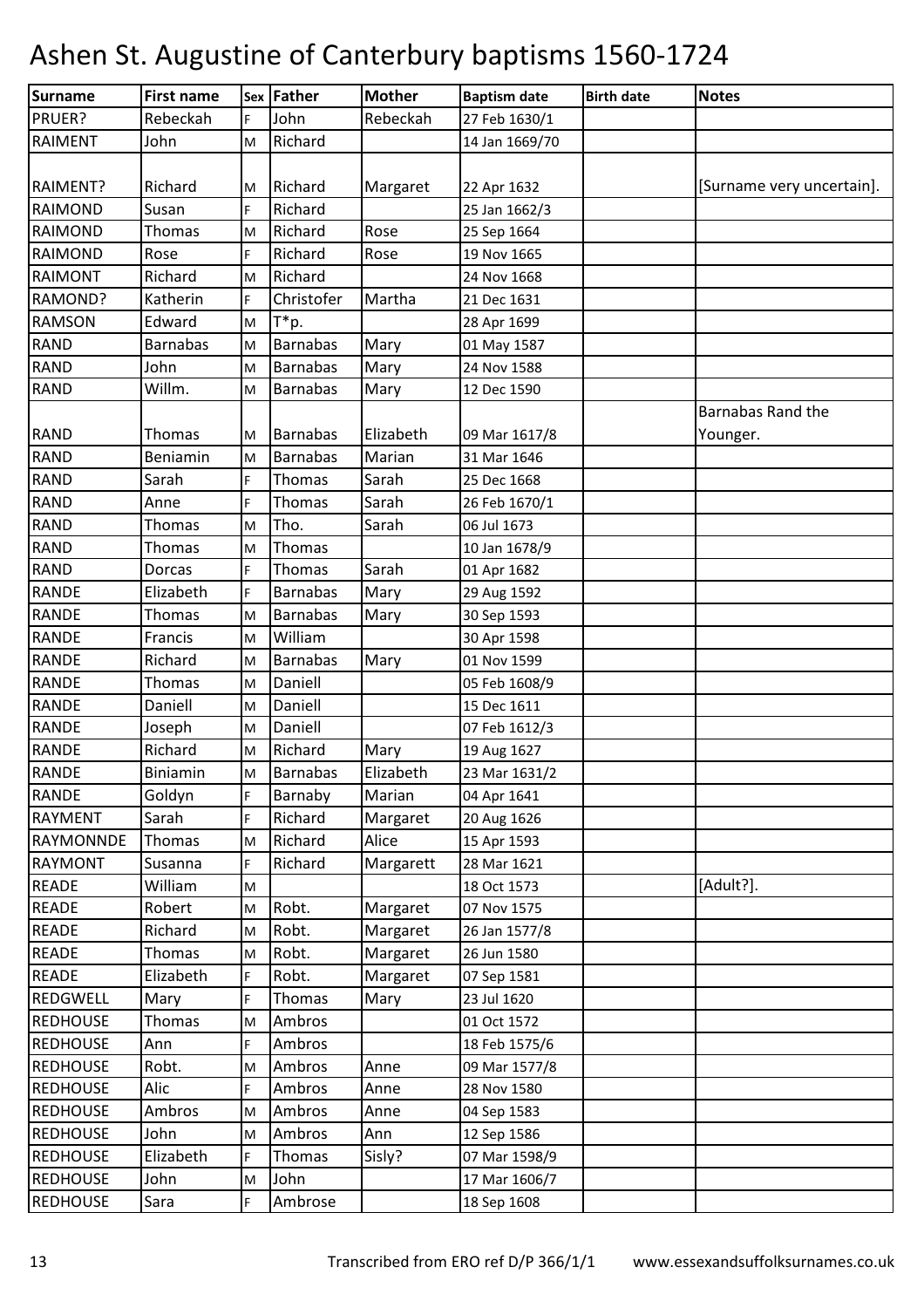| Surname           | <b>First name</b> |                                                                                                            | Sex Father | <b>Mother</b>  | <b>Baptism date</b> | <b>Birth date</b> | <b>Notes</b>               |
|-------------------|-------------------|------------------------------------------------------------------------------------------------------------|------------|----------------|---------------------|-------------------|----------------------------|
| <b>REDHOUSE</b>   | Elizabeth         | F                                                                                                          | John       |                | 09 Apr 1609         |                   |                            |
| <b>REDHOUSE</b>   | Alis              | F.                                                                                                         | John       |                | 26 Sep 1611         |                   |                            |
| <b>REDHOUSE</b>   | Sara              | F                                                                                                          | John       |                | 28 Dec 1613         |                   |                            |
| <b>REDHOUSE</b>   | Robt.             | M                                                                                                          | John       | Elizabeth      | * Dec 1619          |                   |                            |
| <b>REDHOUSE</b>   | Johon?            | M                                                                                                          | Joseph     | Mary           | 29 Sep 1689         |                   | Abode: Stoake              |
| <b>REDSWELL</b>   | Nathanaell        | M                                                                                                          | Thomas     | Marie          | 20 Apr 1618         |                   |                            |
| REDSWELL          | Samuell           | M                                                                                                          | Thomas     | Marie          | 09 Jun 1619         |                   |                            |
| <b>RENOULDES</b>  | Anna              | F                                                                                                          | Thomas     |                | 19 Jan 1614/5       |                   |                            |
| <b>REYNOLD</b>    | Elizabeth         | F.                                                                                                         | George     | Margery        | 02 Jun 1577         |                   |                            |
| <b>REYNOLD</b>    | Mary              | F                                                                                                          | James      | Elena          | 01 Apr 1579         |                   |                            |
| <b>REYNOLD</b>    | Richard           | M                                                                                                          | James      | Ellen          | 25 Apr 1587         |                   |                            |
| <b>REYNOLDES</b>  | Alan              | M                                                                                                          | James      | Alic           | 23 Mar 1592/3       |                   |                            |
| <b>REYNOLDES</b>  | Susan             | F.                                                                                                         | James      | Alice          | 27 Jun 1594         |                   |                            |
| <b>REYNOLDES</b>  | Mary              | F.                                                                                                         | Thomas     | <b>Brigett</b> | 22 Jun 1620         |                   |                            |
| <b>REYNOLDS</b>   | Thomas            | M                                                                                                          | Thomas     | <b>Brigett</b> | 13 Jan 1616/7       |                   |                            |
| <b>REYNOLDS</b>   | Elizabeth         | F.                                                                                                         | Thomas     | Elizabeth      | 16 Dec 1682         |                   |                            |
| <b>REYNOLDS</b>   | Elizabeth         | F                                                                                                          | James      | Elizabeth      | 06 Aug 1709         |                   |                            |
| <b>RICHARDSON</b> | Mathew            | M                                                                                                          | Mathew     | Mary           | 20 Apr 1674         |                   |                            |
| <b>RICHARDSON</b> | John              | M                                                                                                          | Mathew     | Mary           | 31 Oct 1675         |                   |                            |
| <b>RICHARDSON</b> | Sarah             | F                                                                                                          | Mathew     | Mary           | 29 Nov 1677         |                   |                            |
| <b>RICHARDSON</b> | Thomas            | M                                                                                                          | Mathew     | Mary           | 07 Nov 1679         |                   |                            |
| <b>RICHARDSON</b> | James?            | M                                                                                                          | Mathew     | Mary           | * Jul 1682          |                   | No day given.              |
|                   |                   |                                                                                                            |            |                |                     |                   |                            |
| <b>RICHARDSON</b> | Mary              | F                                                                                                          |            |                | ** 1689             |                   | No date given. [Adult?].   |
|                   |                   |                                                                                                            |            |                |                     |                   | An [unnamed] child is born |
| <b>RIGHT</b>      |                   |                                                                                                            | Will.      |                |                     | 02 Apr 1705       | to                         |
| <b>RIGHT</b>      | Hannai            | F                                                                                                          | Walter     | Hannai         | 27 Jun 1708         |                   |                            |
| <b>RIGHT</b>      | Mary              | F.                                                                                                         | Walter     | Hanai          | 31 Jul 1715         |                   |                            |
| <b>ROBERTES</b>   | William           | $\mathsf{M}% _{T}=\mathsf{M}_{T}\!\left( a,b\right) ,\ \mathsf{M}_{T}=\mathsf{M}_{T}\!\left( a,b\right) ,$ | Willm.     | Agnes          | 17 May 1579         |                   |                            |
|                   |                   |                                                                                                            |            |                |                     |                   | Margaret and Roberts are   |
| <b>ROBERTS?</b>   | Margaret?         | F.                                                                                                         | Edward     | Rose           | 28 Jun 1635         |                   | doubtful].                 |
| <b>ROBINSON</b>   | Thom.             | M                                                                                                          | Sam.       | Mary           | 02 Feb 1703/4       |                   |                            |
| <b>ROBINSON</b>   | Mary              | F.                                                                                                         | Saml.      | Mary           | 26 Sep 1705         |                   |                            |
| <b>ROBISSON</b>   | Samuel            | M                                                                                                          | Samuel     | Mary           | 10 Jan 1697/8       |                   |                            |
| <b>ROBISSON</b>   | Sarai             | F.                                                                                                         | Samuel     | Mary           | 04 Aug 1700         |                   |                            |
| <b>ROGERS</b>     | Thomas            | M                                                                                                          | John       |                | 28 Jun 1646         |                   | Abode: Stoke               |
|                   |                   |                                                                                                            |            |                |                     |                   | An [unnamed] child born to |
| <b>ROOT</b>       |                   |                                                                                                            |            |                |                     | 19 Feb 1704/5     | Root.                      |
| <b>ROOT</b>       | Samuel            | M                                                                                                          | John       | Mary           | 07 Dec 1655         |                   |                            |
| <b>ROOT</b>       | John              | M                                                                                                          | John       | Mary           | 06 Mar 1657/8       |                   |                            |
| <b>ROOTE</b>      | John              | M                                                                                                          | John       | Mary           | 20 Feb 1651/2       |                   |                            |
| <b>ROUT</b>       | Mary              | F.                                                                                                         | John       | Mary           |                     | 17 Oct 1653       |                            |
| <b>RUSE</b>       | Thomas            | M                                                                                                          | Thomas     |                | 18 Oct 1572         |                   |                            |
| <b>RUSE</b>       | Elizabeth         | F                                                                                                          | Thomas     | Rose           | 30 May 1574         |                   |                            |
| <b>RUSE</b>       | Rose              | F.                                                                                                         | Thomas     | Rose           | 22 Jan 1575/6       |                   |                            |
| <b>RUSHEN</b>     | John              | M                                                                                                          | Tho.       | Sarah          | 08 Jun 1685         |                   |                            |
| <b>RUSHEN</b>     | Constance         | F.                                                                                                         | Thomas     | Sarah          | 10 May 1693         |                   |                            |
| <b>RUSHEN</b>     | Thom.             | M                                                                                                          | Thomas     | Sarah          | 18 Mar 1694/5       |                   |                            |
| <b>SCOTT</b>      | John              | M                                                                                                          | John       | Ann            | 27 Nov 1720         |                   |                            |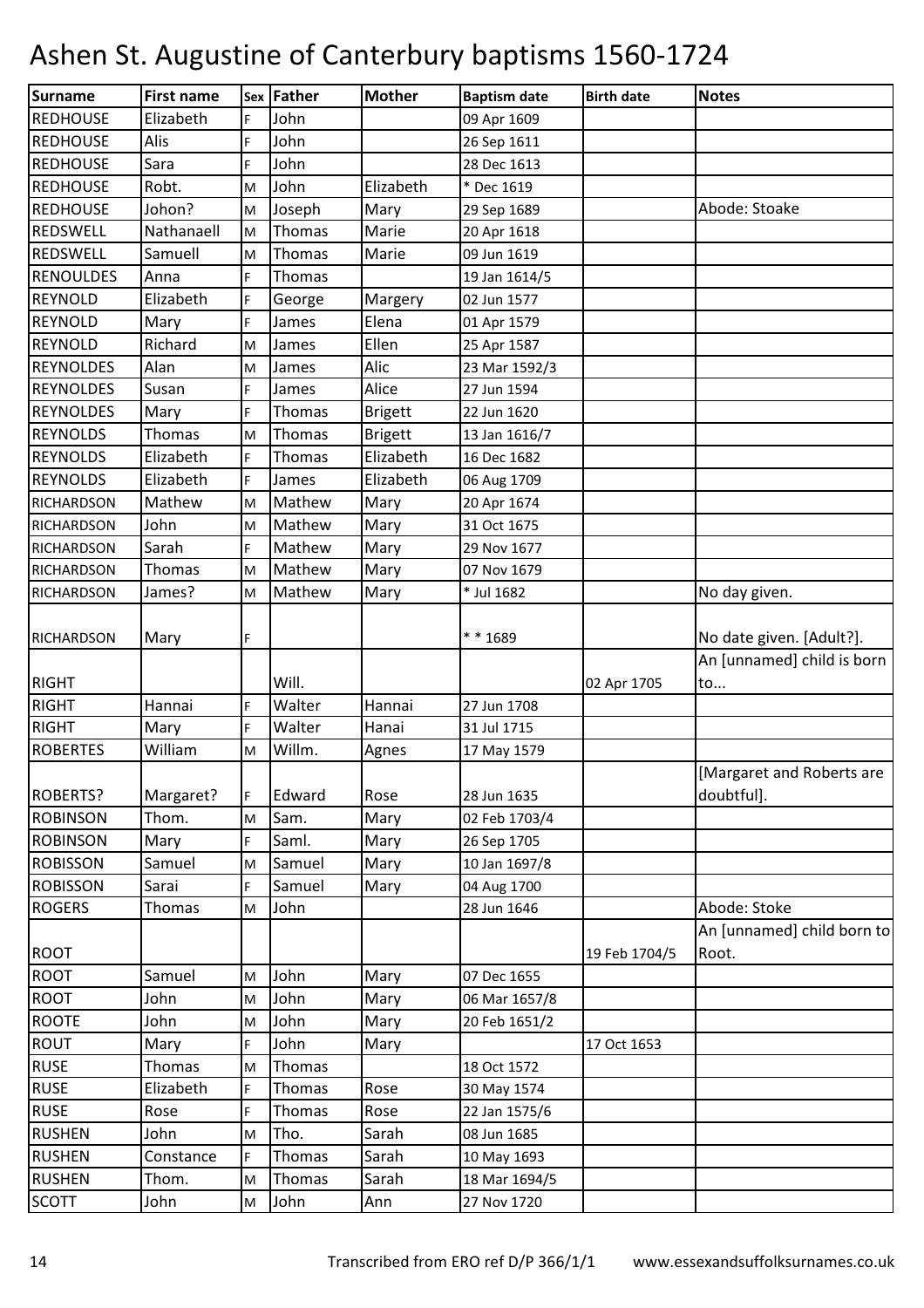| Surname           | <b>First name</b> |    | Sex Father | <b>Mother</b>  | <b>Baptism date</b> | <b>Birth date</b> | <b>Notes</b>                  |
|-------------------|-------------------|----|------------|----------------|---------------------|-------------------|-------------------------------|
|                   |                   |    |            |                |                     |                   | John, reputed son of          |
|                   |                   |    |            |                |                     |                   | <b>Gabriel Paines and Ann</b> |
| <b>SHANE</b>      | John              | M  | Gabriel    | Ann            | 15 Feb 1690/1       |                   | Shane, single woman.          |
| <b>SHERMAN</b>    | Ales              | F. | John       |                | 18 Jul 1564         |                   |                               |
| <b>SHERMAN</b>    | John              | M  | John       |                | 12 Feb 1565/6       |                   | Sherman als Atkynson.         |
| <b>SHERMAN</b>    | Richard           | M  | John       |                | 03 Jul 1572         |                   |                               |
| <b>SHMITH</b>     |                   | M  | Richd.     |                |                     | 09 May 1699       | Unnamed son.                  |
| <b>SMITH</b>      | John              | M  | Galfred?   |                | 26 Apr 1565         |                   |                               |
| <b>SMITH</b>      | Jeffery           | M  | Jeffery    |                | 25 Mar 1568         |                   |                               |
| <b>SMITH</b>      | Jeffery           | M  | Jeffery    |                | 11 May 1569         |                   |                               |
|                   |                   |    |            |                |                     |                   | An [unnamed] child born       |
| <b>SMITH</b>      |                   |    | Rchd       |                |                     | 06 Feb 1704/5     | to                            |
|                   |                   |    |            |                |                     |                   | An [unnamed] child born       |
| <b>SMITH</b>      |                   |    | Richard    |                |                     | 16 Feb 1705/6     | to                            |
|                   |                   |    |            |                |                     |                   | Unnamed dtr. This is an       |
|                   |                   |    |            |                |                     |                   | entry from the back of the    |
|                   |                   |    |            |                |                     |                   | Register after the            |
| <b>SMITH</b>      |                   | F  | Richd      |                |                     | ** 1697           | marriages.                    |
| <b>SMITH</b>      | Edward            | M  | John       | Mary?          | 02 Mar 1622/3       |                   |                               |
| <b>SMITH</b>      | Isaack            | M  | Thomas     | Mary           | 15 May 1625         |                   |                               |
| <b>SMITH</b>      | Roger             | M  | Thomas     | Barbara        | 21 Mar 1629/30      |                   |                               |
| <b>SMITH</b>      | Tho.              | M  | John       | Mary           | 25 Mar 1638         |                   |                               |
| <b>SMITH</b>      | John              | M  | John       | Anne           | 01 Nov 1640         |                   |                               |
| <b>SMITH</b>      | Willm.            | M  | John       | Ann            | 09 Aug 1646         |                   |                               |
|                   |                   |    |            |                |                     |                   | Unnamed dtr, undated.         |
| <b>SMITH</b>      |                   | F  | Richard    |                | ** 1701             |                   | This record crossed out.      |
| <b>SMITH</b>      |                   | F  | Richard    |                | 15 Mar 1700/1       |                   | Unnamed dtr.                  |
| <b>SMITH</b>      |                   |    | Richard    |                | * May 1703          |                   | Unnamed child.                |
| <b>SMYTH</b>      | Abigail           | F  | John       | Mary           | 09 Apr 1635         |                   |                               |
| <b>SMYTH</b>      | Richard           | M  | Richard    |                | 10 Sep 1657         |                   |                               |
| <b>SOLES</b>      | Ales              | F. | George     |                | 21 Dec 1569         |                   |                               |
| <b>SPAROW</b>     | William           | M  | Ambrose    |                | 27 Jan 1711/2       |                   |                               |
| <b>SPARROW</b>    | Elizabeth         | F. | Ambrose    |                | 28 Dec 1701         |                   |                               |
| SPARROW           |                   | F  | Ambrose    |                | 10 Mar 1703/4       |                   | Unnamed dtr.                  |
| SPARROW           | Sarai             | F  | Amb.       |                | 20 Jan 1704/5       |                   |                               |
| SPARROW           | Mary              | F  | Ambrose    |                | 03 Mar 1705/6       |                   |                               |
| <b>SPARROW</b>    | Susann            | F. | Ambrose    | Elizabeth      | 31 Jul 1715         |                   |                               |
| SPARROW           | Rose              | F  | Ambrus     | Elizabeth      | 27 Dec 1718         |                   |                               |
| SPEARMAN          | John              | M  | John       | Judeth         | 06 Jun 1675         |                   |                               |
| SPEARMAN          | Judeth            | F. | John       | Judeth         | 12 Oct 1676         |                   |                               |
| SPEERMAN          | Elizabeth         | F  | John       |                | 04 Oct 1668         |                   |                               |
| SPEERMAN          | Judith            | F. | John       | Judith         | 12 Apr 1674         |                   |                               |
| <b>SQUIER</b>     | William           | M  | William    | Barbara        | 25 Jul 1574         |                   |                               |
| <b>SQUIER</b>     | John              | M  | William    | <b>Barbara</b> | 30 Oct 1575         |                   |                               |
| <b>STEAVENSON</b> | Elizabeth         | F. | William    | Ann            | 21 Apr 1622         |                   |                               |
| <b>STEBBIN</b>    | Jone?             | F  |            | Elizabeth      | 19 May 1633         |                   | Base child.                   |
| <b>STEBBINGS</b>  | John              | M  |            | Elizabeth      | 01 Jan 1627/8       |                   | [Might be 1626/7.]            |
| <b>STIMPSON</b>   | Joseph            | M  | William    | Elizabeth      | 15 Feb 1669/70      |                   |                               |
| <b>STIMPSON</b>   | Eliza?            | F  | William    | Eliza          | 15 Jul 1673         |                   |                               |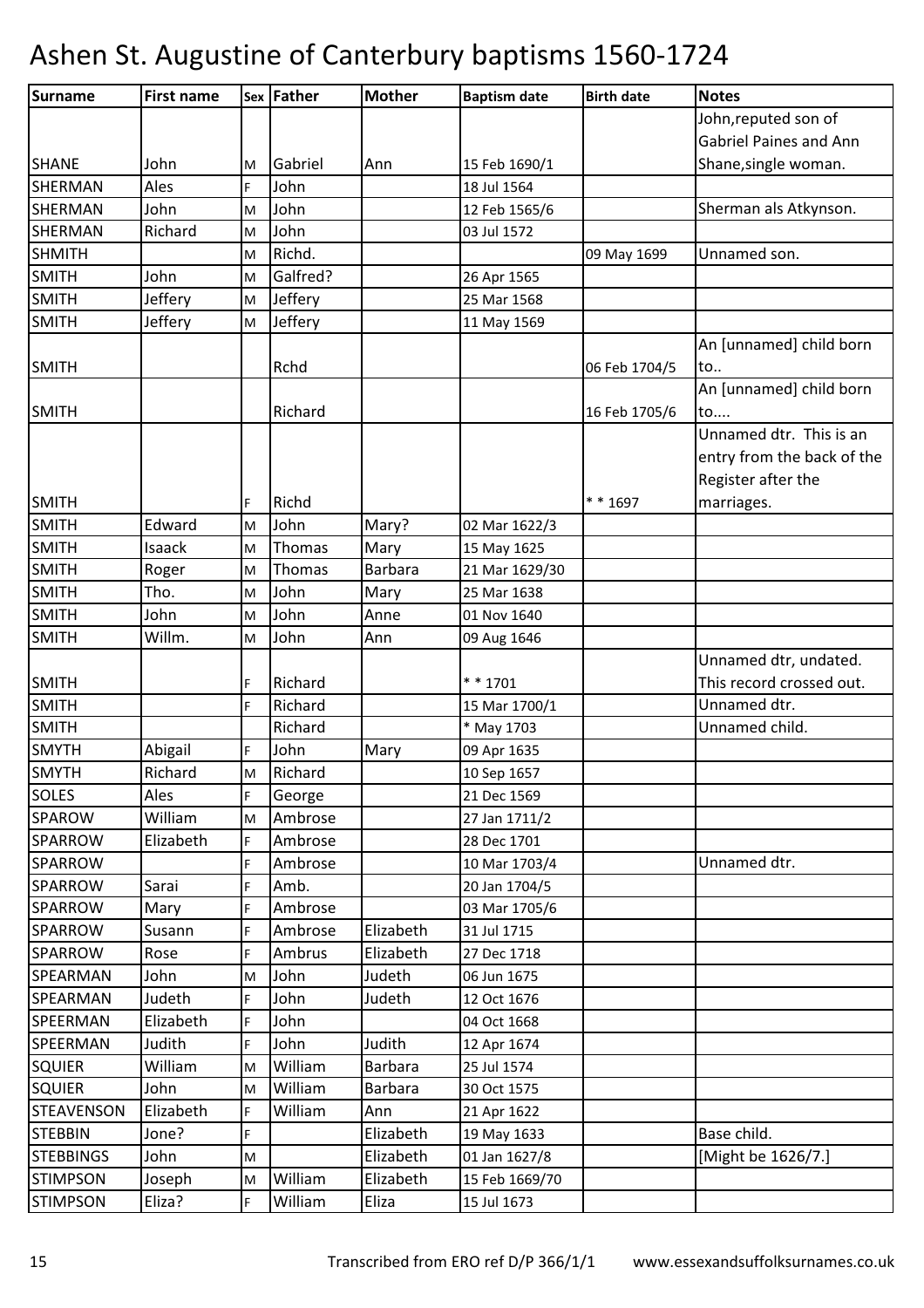| Surname         | <b>First name</b> |    | <b>Sex Father</b> | <b>Mother</b> | <b>Baptism date</b> | <b>Birth date</b> | <b>Notes</b>                                                 |
|-----------------|-------------------|----|-------------------|---------------|---------------------|-------------------|--------------------------------------------------------------|
| <b>STIMPSON</b> | Roger             | M  | William           | Elizabeth     | 26 Nov 1676         |                   |                                                              |
|                 |                   |    |                   |               |                     |                   | [Treat with caution, very                                    |
| <b>STIMSON</b>  | Anna              | F  | William           |               | 20 Mar 1606/7       |                   | faint.]                                                      |
| <b>STIMSON</b>  | Margaret          | F. | William           |               | 10 Jul 1608         |                   |                                                              |
| <b>STIMSON</b>  | William           | M  | William           |               | 19 Feb 1610/1       |                   |                                                              |
| <b>STIMSON</b>  | Mary              | F  | William           |               | 19 Feb 1610/1       |                   |                                                              |
| <b>STIMSON</b>  | Edmund            | M  | William           |               | 02 Feb 1614/5       |                   |                                                              |
| <b>STIMSON</b>  | Dinah             | F  | William           | Anne          | 12 Apr 1618         |                   |                                                              |
| <b>STIMSON</b>  | Susanna           | F. | Willm.            | Anne          | 16 Apr 1620         |                   |                                                              |
| <b>STIMSON</b>  | Susan             | F  | Edmond            | Mary          | 27 Jun 1646         |                   |                                                              |
| <b>STIMSON</b>  | William           | M  | William           | Elizabeth     | 03 Feb 1665/6       |                   |                                                              |
| <b>STIMSON</b>  | Mary              | F  | William           | Elizabeth     | 20 Oct 1668         |                   |                                                              |
| <b>STUBBIN</b>  | Elizabeth         | F  |                   | Elizabeth     | 29 Apr 1638         |                   | Filia populi.                                                |
| <b>SUTTAL</b>   | John              | M  | Nicholas          | Elizabeth     | 20 Aug 1636         |                   |                                                              |
| <b>SUTTELL</b>  | Mary              | F  | John              |               | 03 Oct 1591         |                   |                                                              |
| <b>SUTTELL</b>  | William           | M  | John              | Margaret      | 14 Apr 1593         |                   |                                                              |
| <b>SUTTELL</b>  | Elizabeth         | F. | John              |               | 23 Mar 1594/5       |                   |                                                              |
| <b>SUTTELL</b>  | Nicholaus         | M  | John              | Mary          | 23 Dec 1598         |                   |                                                              |
|                 |                   |    |                   |               |                     |                   | [Very unsure about child's                                   |
| <b>SUTTELL</b>  | John?             | M  | John              | Margaret      | * May 1601          |                   | name].                                                       |
| <b>SUTTELL</b>  | Rose              | F. | John              | Rose          | 06 Feb 1669/70      |                   |                                                              |
| SUTTELL?        | John              | M  | Nicholaus         |               | 18 Nov 1563         |                   |                                                              |
| <b>SUTTILL</b>  | Nicholas          | M  | <b>Nicholas</b>   | Elizabeth     | 26 May 1632         |                   |                                                              |
| <b>SUTTLE</b>   | Samuell           | M  | John              |               | 04 Mar 1603/4       |                   |                                                              |
| <b>SUTTLE</b>   | Abigail           | F  | John              |               | * Apr 1607          |                   | [Very faint].                                                |
| SYDAY           | Prudence          | F  | William           |               | 13 Aug 1612         |                   |                                                              |
| <b>TALKARNE</b> | John              | M  | John              | Luce          | 01 Jan 1602/3       |                   | Esq.                                                         |
| TALKARNE?       | Thomas            | M  | John              | Lucy?         | 17 Aug 1604         |                   |                                                              |
| <b>TALOAR</b>   | Willm.?           | M  | Willm.            | Anne          | 19 Feb 1635/6       |                   |                                                              |
| <b>TALOAR</b>   | Alice             | F  | Willm.            | Anne          | 19 Feb 1635/6       |                   |                                                              |
| <b>TAME</b>     | An                | F  | Godfery           |               | 31 Jul 1608         |                   |                                                              |
| <b>TAME</b>     | Sarah             | F  | Godfry            | Rachell       | 05 Nov 1616         |                   |                                                              |
| <b>TAME</b>     | Marie             | F  | Godfry            | Rachell       | 10 Feb 1619/20      |                   |                                                              |
| <b>TAME</b>     | Anne              | F  | Heniry            | Allice        | 16 Apr 1676         |                   | Anne dtr of Allice Tame,<br>reputed father Heniry<br>Clarke. |
| TAME?           | Margery           | F  | Willm.            | Ales          | 10 Jan 1573/4       |                   |                                                              |
| <b>TEBBOLDE</b> | John              | M  | John              | Elizabeth     | 31 Jul 1587         |                   |                                                              |
| <b>THOMAS</b>   | Katherina         | F. | Edward            |               | 10 Nov 1603         |                   |                                                              |
|                 |                   |    |                   |               |                     |                   | [Treat with caution,                                         |
| THOMAS?         | Mary?             | F  |                   |               | ** 1607             |                   | extremely faint.]                                            |
| <b>TIFIN</b>    | Mary?             | F. | Thomas            |               | 04 Feb 1604/5       |                   | Faint.                                                       |
| <b>TOLKARNE</b> | Henry             | M  |                   |               | 19 Feb 1606/7       |                   | [Very faint].                                                |
| <b>TRIDGETT</b> | Susan             | F  | John              |               | 20 Mar 1664/5       |                   |                                                              |
| <b>TURNER</b>   | Gregory           | M  | Gregory           | Sarah         | 15 Feb 1645/6       |                   |                                                              |
| <b>TURNER</b>   | Andrew            | M  | Gregory           | Sarah         | 02 Nov 1651         |                   |                                                              |
| <b>TURNER</b>   | Sarah             | F. | Gregory           | Sarah         | 08 Oct 1657         |                   |                                                              |
| <b>TURNER</b>   | Andrew            | M  | Andrew            | Edeth         | 06 Mar 1674/5       |                   |                                                              |
| <b>TURNER</b>   | Samuel            | M  | Andrew            | Edeth         | 20 Mar 1676/7       |                   |                                                              |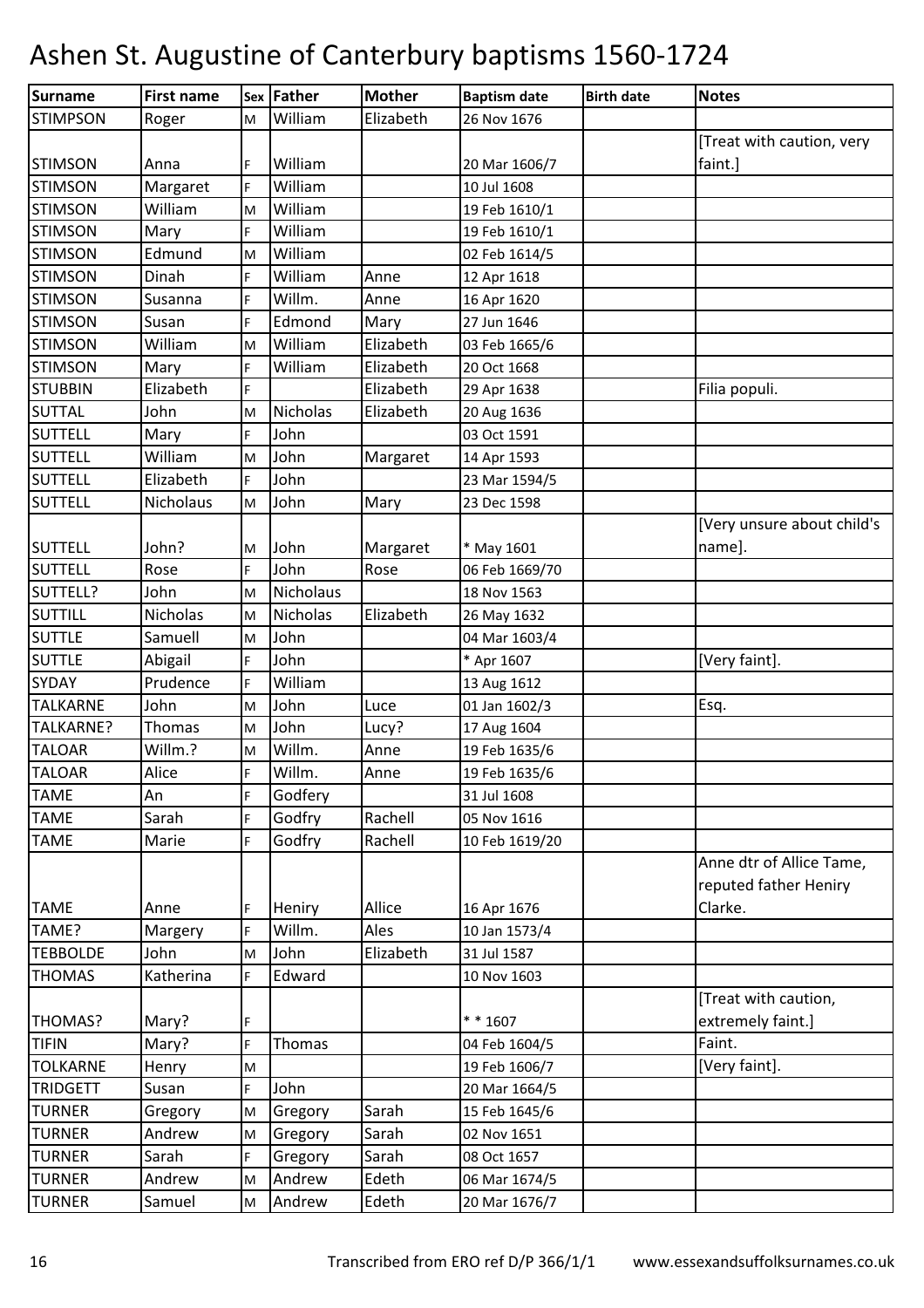| <b>Surname</b>   | <b>First name</b> |    | Sex Father | <b>Mother</b>  | <b>Baptism date</b> | <b>Birth date</b> | <b>Notes</b>        |
|------------------|-------------------|----|------------|----------------|---------------------|-------------------|---------------------|
| <b>TURNER</b>    | Dorithee          | F. | Steven     | Dorithe        | 26 Feb 1680/1       |                   |                     |
| <b>TURNER</b>    | Hannah            | F  | Andrew     | Hannah         | 01 Jul 1683         |                   |                     |
| <b>TURNER</b>    | Steven            | M  | Steven     | Dorithee       | 08 Jul 1684         |                   |                     |
| <b>TURNER</b>    | Gregory           | M  | Andrew     | Hannah         | 21 Sep 1684         |                   |                     |
| <b>TURNER</b>    | Gregory           | M  | Stephen    | Dorothy        | 24 Jul 1686         |                   |                     |
| <b>TURNER</b>    | Steven            | M  | Andrew     | Hannah         | 18 Jan 1686/7       |                   |                     |
| <b>TYBOLDES</b>  | Elizabeth         | F  | Henry      | Joane          | 07 Nov 1592         |                   |                     |
| <b>WADE</b>      | Ales              | F. | John       |                | 01 Mar 1566/7       |                   |                     |
| <b>WADE</b>      | John              | M  | John       |                | 18 Nov 1571         |                   |                     |
| <b>WADE</b>      | William           | M  | John       | Joane          | 01 Jan 1574/5       |                   |                     |
| <b>WADE</b>      | <b>Bridget</b>    | F  | John       | Joanne         | 01 Nov 1576         |                   |                     |
| <b>WADE</b>      | Nicholaus         | M  | John       | Joane          | 06 Mar 1586/7       |                   |                     |
| <b>WADE</b>      | Daniel            | M  | Daniel     | Ann            | 31 Jul 1705         |                   |                     |
| <b>WAIFOURD</b>  | Susanna           | F  | William    | Susanna        | 23 Jul 1624         |                   |                     |
| <b>WAIFOURD?</b> | Anna              | F. | Giles      | Alice          | 24 Mar 1621/2       |                   |                     |
| <b>WAKERING</b>  | John              | M  | Rafe       | Joane          | 01 Oct 1560         |                   |                     |
| <b>WAKERING</b>  | John              | M  | Edward     |                | 02 Jun 1614         |                   |                     |
| <b>WALFORD</b>   | Daniel            | M  | Willm.     | Barbary        | 01 Feb 1633/4       |                   |                     |
| <b>WALFORD</b>   | Samuel            | M  | Willm.     | Barbary        | 30 Oct 1636         |                   |                     |
| WALFORD          | Hannah            | F. | William    | <b>Barbara</b> | 28 Apr 1642         |                   |                     |
| <b>WALFORD</b>   | Thomas            | M  | Golding    | Martha         | 10 Apr 1664         |                   |                     |
| WALFORD          | James             | M  | James      | Elizab.        | 01 Nov 1709         |                   |                     |
| <b>WALFORD</b>   | Jeremy            | M  | James      |                | 07 Mar 1713/4       |                   |                     |
| <b>WALFORD</b>   | Daniel            | M  | James      |                | 09 Apr 1715         |                   |                     |
| <b>WALFORD</b>   | Grase             | F. | James      | Grase          | 09 Dec 1715         |                   |                     |
| <b>WALFORD</b>   | Thomas            | M  | James      | Grase          | 18 May 1718         |                   |                     |
| <b>WARREN</b>    | George            | M  | George     | Dorcas         | 23 Feb 1641/2       |                   |                     |
| <b>WARREN</b>    | Agnes             | F  | George     | Dorcas         | 24 Jan 1642/3       |                   |                     |
| <b>WARREN</b>    | Dorcas            | F  | George     | Dorcas         | 22 Jan 1644/5       |                   |                     |
| <b>WEIGHBROW</b> | Mary              | F. | John       | Elizabeth      | 12 Sep 1687         |                   |                     |
| <b>WESLEY</b>    | John              | M  | John       | Christiana     | 04 Oct 1668         |                   |                     |
| WESLEY           | Margaret          | F. | John       | Margaret       | 06 Mar 1669/70      |                   |                     |
| WESLEY           | Thomas            | M  | John       | Christiana     | 03 Sep 1671         |                   |                     |
| WESLEY           | Sammuell          | M  | John       | Christiana     | 09 Mar 1675/6       |                   |                     |
| <b>WESLIE</b>    | Ann               | F. | John       | Ann            | 11 Jan 1641/2       |                   |                     |
| WESLIE           | John              | M  | John       | Ann            | 03 Dec 1642         |                   |                     |
| <b>WESLIE</b>    | Jeremy            | M  | John       | Ann            | 04 Apr 1644         |                   |                     |
| <b>WESLIE</b>    | Jams              | M  | John       | Ann            | 11 Feb 1649/50      |                   |                     |
| WESLYE           | William           | M  | John       | Christiana     | 04 Nov 1681         |                   |                     |
| <b>WESTLEY</b>   | Samuel            | M  | John       | Anne           | 25 Jan 1645/6       |                   |                     |
| <b>WESTROP</b>   | Robt.             | M  | Robt.      | Elena          | 10 Jan 1579/80      |                   |                     |
| <b>WESTROP</b>   | <b>Amfilis</b>    | F  | Robt.      | Ellen          | 24 May 1581         |                   |                     |
| WHEDON?          | Margaret          | F  |            | Margaret       | 28 Nov 1611         |                   | [Doubtful surname.] |
| <b>WHITE</b>     | Elizabeth         | F. | William    |                | 10 Jan 1674/5       |                   |                     |
| <b>WHITES</b>    | Henry?            | M  | William    |                | 04 Feb 1678/9       |                   |                     |
| <b>WHITHED</b>   | Helene            | F. | Edward     |                | 25 Mar 1573         |                   |                     |
| <b>WHITING</b>   | John              | M  | John       | Ann            | 16 Mar 1560/1       |                   | [Day?].             |
| <b>WHITING</b>   | Margeret          | F  | John       |                | 04 Nov 1565         |                   |                     |
| <b>WHITING</b>   | Elizabeth         | F  |            | Joane          | 14 Feb 1566/7       |                   | Base borne.         |